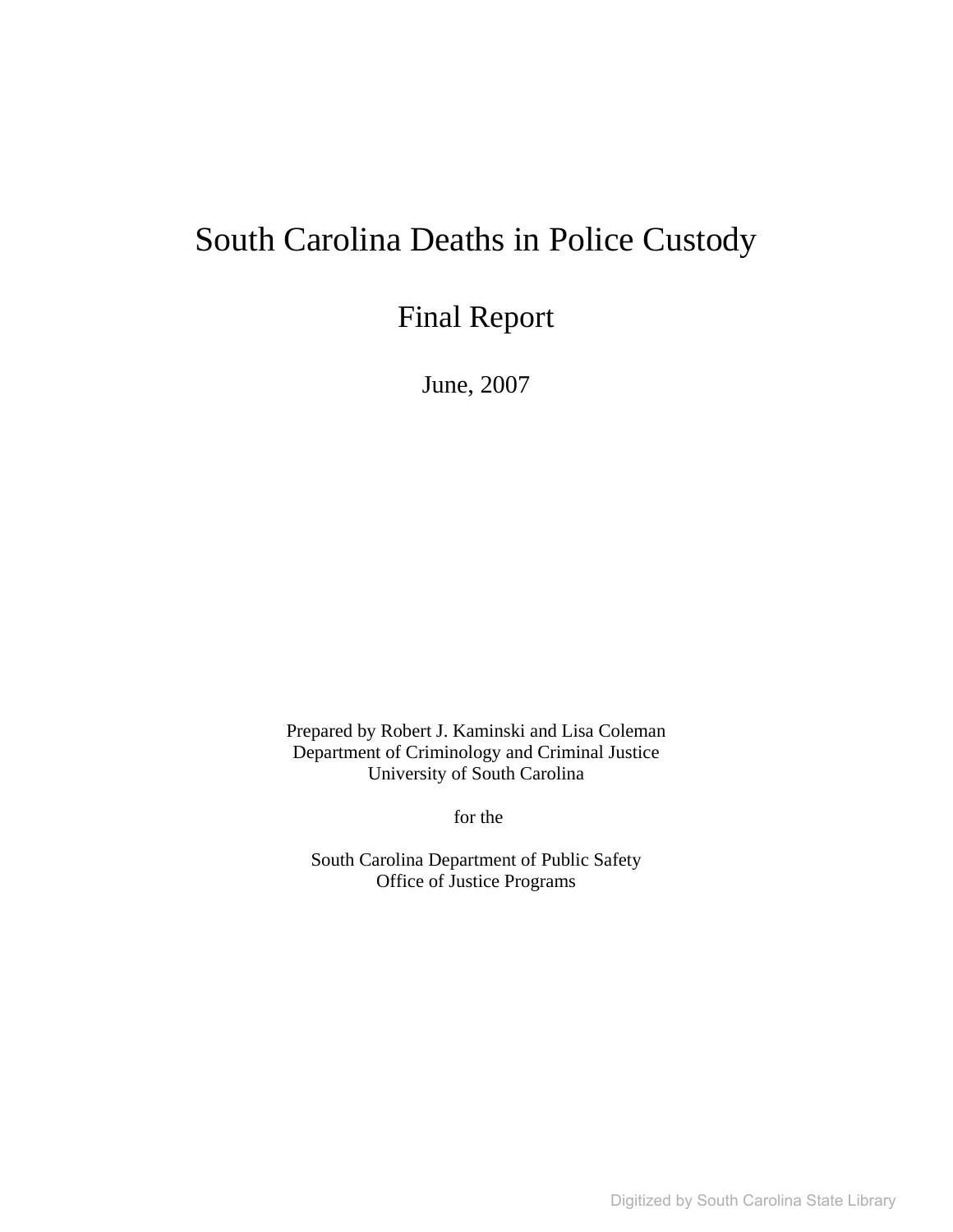## **Introduction**

This report summarizes the findings regarding the on-going effort of research staff at the Department of Criminology and Criminal Justice at the University of South Carolina to collect information about persons who died while in police custody during the last three quarters of 2006 and the first quarter of 2007 (April – December 2006 and January – February 2007, respectively).

As during the previous data collection reporting periods, county coroners in South Carolina were contacted by phone and/or fax each quarter to determine whether any suspects died while in police custody. When a corner indicated a death had occurred meeting the "in custody" criteria, details regarding the death were requested.

In addition to contacting coroners, internet searches were conducted by research staff to identify deaths that might have gone unreported. When deaths that possibly met the criteria were identified, the appropriate coroner was contacted to obtain the details regarding the death.

Based on information supplied by coroners or their assistants, 19 deaths in police custody occurred during the 12-month reporting period. However, information on six was pending and not yet available from coroners at the time of this report. We will attempt to obtain the relevant details regarding these deaths during the next round of data collection. Media accounts for three of these deaths was available, and information based on these accounts is provided.

A summary of the findings begins on page 2. Brief narratives of each incident begin on page 5, and full media accounts of deaths begin on page 8 (when available).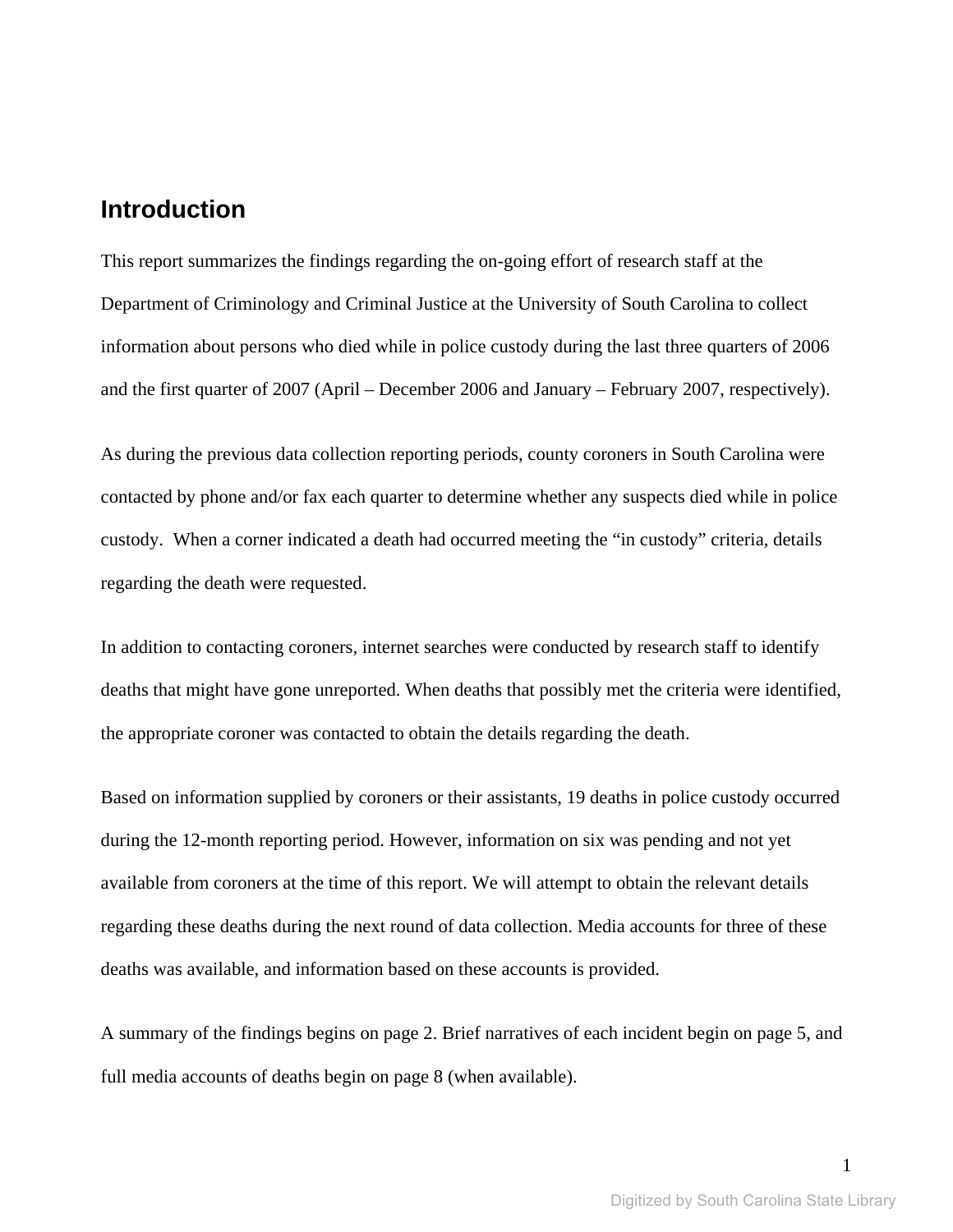## *Background and Method*

Information on deaths in police custody was obtained by contacting county coroners' offices ( $N =$ 46) each quarter (Q2 of 2006 though Q4 of 2007). Coroners' offices were contacted by phone and/or fax by research staff, and coroners or their assistants were asked whether or not any subjects died in their county while in police custody during the previous quarter. If a death appeared to meet the criteria established by the Bureau of Justice Statistics (BJS) for a death in police custody, the coroner or their assistant was asked to provide the requisite information regarding that incident.

In addition to contacting coroners' offices, internet searches were conducted to obtain media accounts of deaths. This information was used to assist coroners in identifying eligible cases in their records by providing names and dates, and to identify deaths that went unreported by corners. If unreported cases were identified, coroners were queried about them and when possible details obtained. For those cases for which we have media accounts but the details regarding deaths were not yet available from coroners, information from the media accounts is provided (3 of 6 cases).

## *Findings*

This report presents information about 16 deaths in police custody. Information about six apparent deaths in police custody was pending at the time of this report. These cases are listed in Table 1. For three of these six cases, however, details based on media accounts are provided. These accounts are identified with an asterisk.

Forty-two of 46 coroners' offices were successfully contacted regarding deaths for all four quarters (91%). Regarding the four nonresponders, Barnwell & Kershaw were contacted successfully for all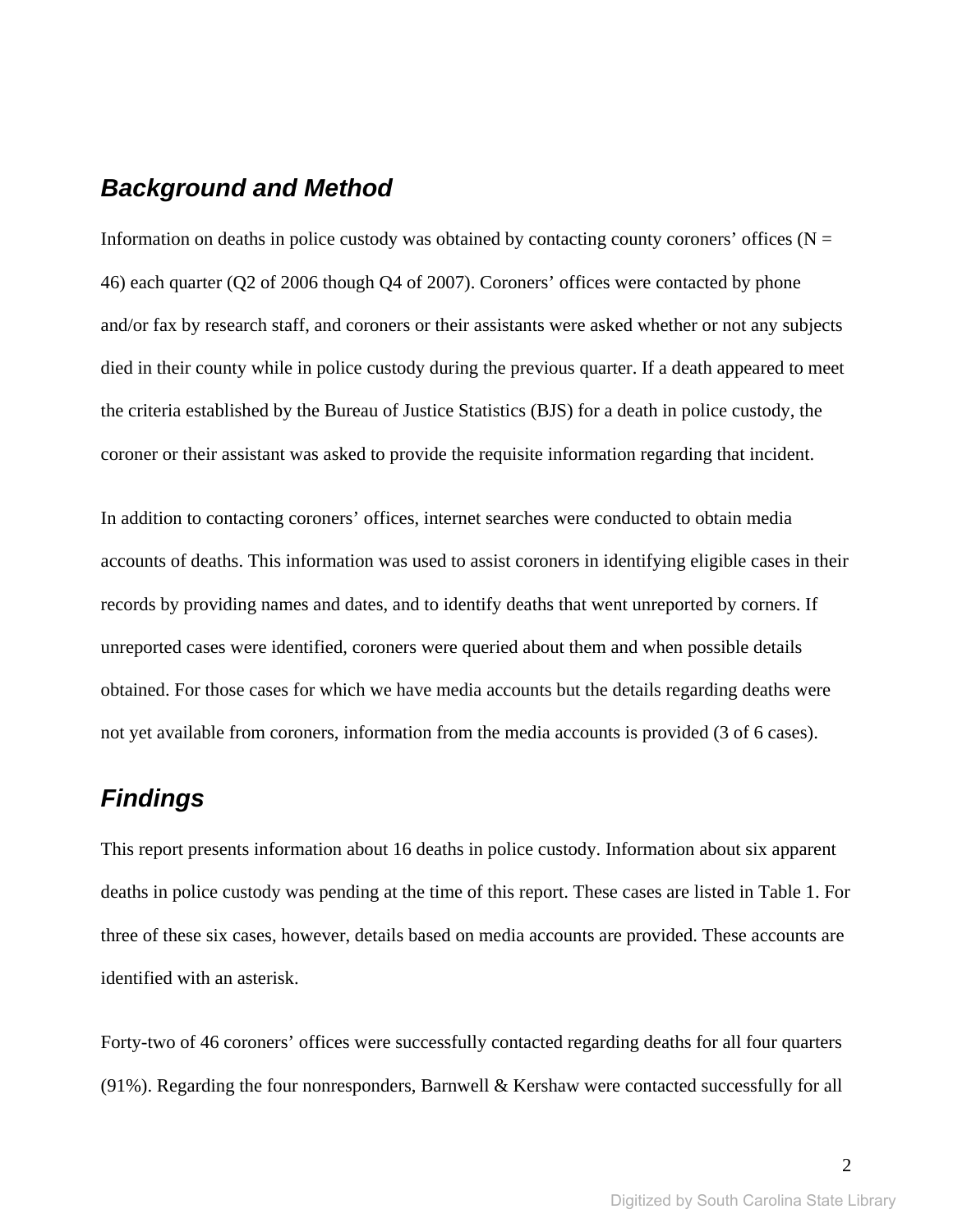quarters except Q1 2007. Despite several attempts, we were unable to make contact with Lee and Marion county coroners' offices. However, a search for media accounts of deaths in custody suggests that no deaths in custody occurred in these counties during the reporting period.

| Case | County          | Quarter | Year |
|------|-----------------|---------|------|
|      | Allendale       | Q3      | 2006 |
| $2*$ | <b>Beaufort</b> | Q4      | 2006 |
| $3*$ | Charleston      | Q4      | 2006 |
| 4*   | Spartanburg     | Q1      | 2007 |
| 5    | York            | O2      | 2006 |
|      | York            |         | 2007 |

 **Table 1: Information from Coroners Pending** 

Note:  $* =$  media accounts available

Coroners indicated that 19 persons died in police custody during the 12-month period April 1, 2005 – March 31, 2006. Information on 13 of the subjects was available from coroners, and as noted above information from media accounts was available for three additional cases (cases 11, 14, and 16 in Table 2). We will obtain the details about these six deaths from coroners during the next round of data collection.

As shown in Table 2, of the 16 subjects for whom information was available, all but two were male. Their ages ranged from 20 to 54, with a mean of 36 years. Six were African-American, six were Caucasian, and one subject was Hispanic. Race/ethnicity could not be determined for three cases. Counting the pending cases in Table 1, six deaths occurred during the second quarter of 2006, six occurred during the third quarter, four during the fourth, and three deaths occurred during the first quarter of 2007.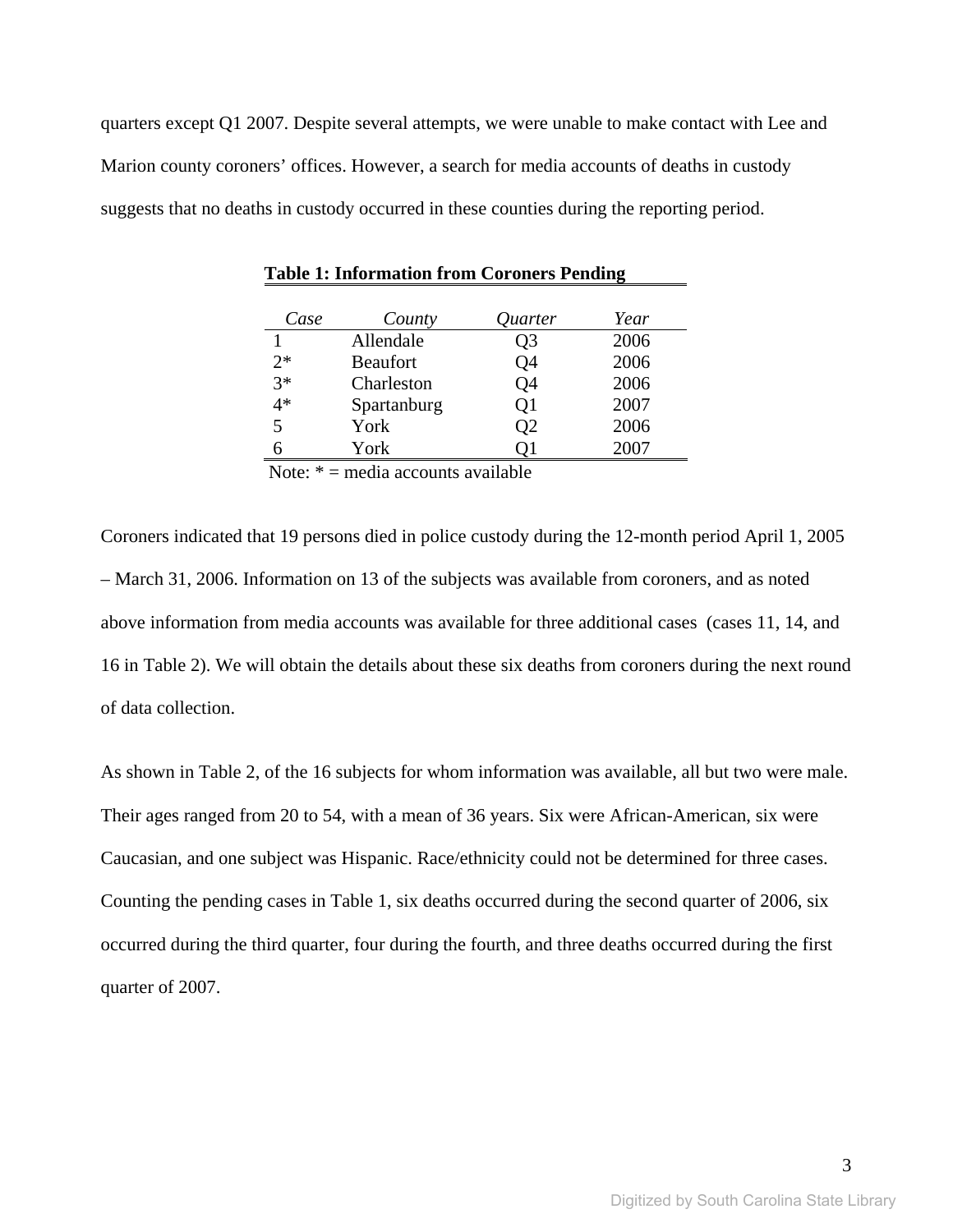| Ethnicity<br>Death<br>Case<br>Sex<br><i>Proximate Cause</i><br>Age<br><i>Ouarter</i><br>County<br>23<br>$04 - 21 - 06$<br>Male<br><b>Black</b><br>$\overline{2}$<br>Drug overdose<br>Sumter<br>1<br>$05 - 25 - 06$<br>Gunshot wounds<br>$\overline{2}$<br>White<br>54<br>$\overline{2}$<br>Colleton<br>Male<br>3<br>06-08-06<br>$\overline{2}$<br><b>Black</b><br>23<br>Female<br>Drug overdose<br>Greenwood<br>$\overline{2}$<br>4<br>Male<br>45<br>$06-11-06$<br><b>Gunshot wounds</b><br>Berkeley<br>Hispanic<br>5<br>$06-19-06$<br>$\overline{2}$<br>Male<br><b>Black</b><br>30<br>Charleston<br>Drug overdose<br>3<br>$07 - 18 - 06$<br>6<br>Male<br><b>Black</b><br>24<br>Gunshot wounds<br>Horry<br>3<br>7<br>20<br>$08-16-06$<br>Male<br><b>Black</b><br>Clarendon<br>Unknown<br>8<br>3<br>$09-10-06$<br>Male<br>White<br>38<br>Anderson<br><b>Gunshot wounds</b><br>9<br>3<br>White<br>49<br>$09 - 23 - 06$<br>Male<br>Clarendon<br>Cancer<br>3<br>10<br>Male<br>26<br>$09-24-06$<br><b>Black</b><br>Gunshot wounds<br>Jasper<br>38<br>$10-01-06$<br>$\overline{4}$<br>$11*$<br>Male<br>Charleston<br>Unknown |    |        | Race/ |    | Date of    |                |            |             |
|------------------------------------------------------------------------------------------------------------------------------------------------------------------------------------------------------------------------------------------------------------------------------------------------------------------------------------------------------------------------------------------------------------------------------------------------------------------------------------------------------------------------------------------------------------------------------------------------------------------------------------------------------------------------------------------------------------------------------------------------------------------------------------------------------------------------------------------------------------------------------------------------------------------------------------------------------------------------------------------------------------------------------------------------------------------------------------------------------------------------|----|--------|-------|----|------------|----------------|------------|-------------|
|                                                                                                                                                                                                                                                                                                                                                                                                                                                                                                                                                                                                                                                                                                                                                                                                                                                                                                                                                                                                                                                                                                                        |    |        |       |    |            |                |            |             |
|                                                                                                                                                                                                                                                                                                                                                                                                                                                                                                                                                                                                                                                                                                                                                                                                                                                                                                                                                                                                                                                                                                                        |    |        |       |    |            |                |            |             |
|                                                                                                                                                                                                                                                                                                                                                                                                                                                                                                                                                                                                                                                                                                                                                                                                                                                                                                                                                                                                                                                                                                                        |    |        |       |    |            |                |            |             |
|                                                                                                                                                                                                                                                                                                                                                                                                                                                                                                                                                                                                                                                                                                                                                                                                                                                                                                                                                                                                                                                                                                                        |    |        |       |    |            |                |            |             |
|                                                                                                                                                                                                                                                                                                                                                                                                                                                                                                                                                                                                                                                                                                                                                                                                                                                                                                                                                                                                                                                                                                                        |    |        |       |    |            |                |            |             |
|                                                                                                                                                                                                                                                                                                                                                                                                                                                                                                                                                                                                                                                                                                                                                                                                                                                                                                                                                                                                                                                                                                                        |    |        |       |    |            |                |            |             |
|                                                                                                                                                                                                                                                                                                                                                                                                                                                                                                                                                                                                                                                                                                                                                                                                                                                                                                                                                                                                                                                                                                                        |    |        |       |    |            |                |            |             |
|                                                                                                                                                                                                                                                                                                                                                                                                                                                                                                                                                                                                                                                                                                                                                                                                                                                                                                                                                                                                                                                                                                                        |    |        |       |    |            |                |            |             |
|                                                                                                                                                                                                                                                                                                                                                                                                                                                                                                                                                                                                                                                                                                                                                                                                                                                                                                                                                                                                                                                                                                                        |    |        |       |    |            |                |            |             |
|                                                                                                                                                                                                                                                                                                                                                                                                                                                                                                                                                                                                                                                                                                                                                                                                                                                                                                                                                                                                                                                                                                                        |    |        |       |    |            |                |            |             |
|                                                                                                                                                                                                                                                                                                                                                                                                                                                                                                                                                                                                                                                                                                                                                                                                                                                                                                                                                                                                                                                                                                                        |    |        |       |    |            |                |            |             |
|                                                                                                                                                                                                                                                                                                                                                                                                                                                                                                                                                                                                                                                                                                                                                                                                                                                                                                                                                                                                                                                                                                                        |    |        |       |    |            |                |            |             |
|                                                                                                                                                                                                                                                                                                                                                                                                                                                                                                                                                                                                                                                                                                                                                                                                                                                                                                                                                                                                                                                                                                                        | 12 | Female | White | 42 | $10-26-06$ | $\overline{4}$ | Greenville | Head injury |
| 13<br>Male<br>White<br>39<br>11-09-06<br>$\overline{4}$<br>Alcohol intoxication<br>Aiken                                                                                                                                                                                                                                                                                                                                                                                                                                                                                                                                                                                                                                                                                                                                                                                                                                                                                                                                                                                                                               |    |        |       |    |            |                |            |             |
| $14*$<br>11-28-06<br>$\overline{4}$<br>Male<br>38<br>Unknown<br><b>Beaufort</b>                                                                                                                                                                                                                                                                                                                                                                                                                                                                                                                                                                                                                                                                                                                                                                                                                                                                                                                                                                                                                                        |    |        |       |    |            |                |            |             |
| 15<br>Male<br>White<br>38<br>$01 - 23 - 07$<br>1<br>Lexington<br>Gunshot wounds                                                                                                                                                                                                                                                                                                                                                                                                                                                                                                                                                                                                                                                                                                                                                                                                                                                                                                                                                                                                                                        |    |        |       |    |            |                |            |             |
| $16*$<br>Male<br>48<br>$02 - 27 - 07$<br>Gunshot wounds<br>Spartanburg                                                                                                                                                                                                                                                                                                                                                                                                                                                                                                                                                                                                                                                                                                                                                                                                                                                                                                                                                                                                                                                 |    |        |       |    |            |                |            |             |

**Table 2: Descriptive Information for Deaths Occurring April 1, 2004 - March 31, 2005** 

Notes:  $* = \text{case based on media accounts only};$  "--" = not available.

Seven deaths involved suspects being shot with firearms and killed by police. Five were listed as justifiable homicides by coroners, though all seven appear to be justified. One coroner classified a July 18, 2006 shooting by police as "other homicide" (case 6). However, according to a media account published in November 2006, an investigation found that the officers acted in self-defense and were exonerated of any wrongdoing. Based on media accounts, the shooting on February 2, 2007 (case 16) appears justified as the suspect allegedly shot and killed a Spartanburg deputy before being shot and killed by police (coroner's report pending). An additional subject (case 11) died after being stunned with conducted energy devices and sprayed with pepper spray (coroner's report pending).

Three deaths were due to drug overdoses (cases 1, 3, 5), while another was alcohol and drug related (case 13). One subject was hit by a car and died from head injuries after running into traffic in an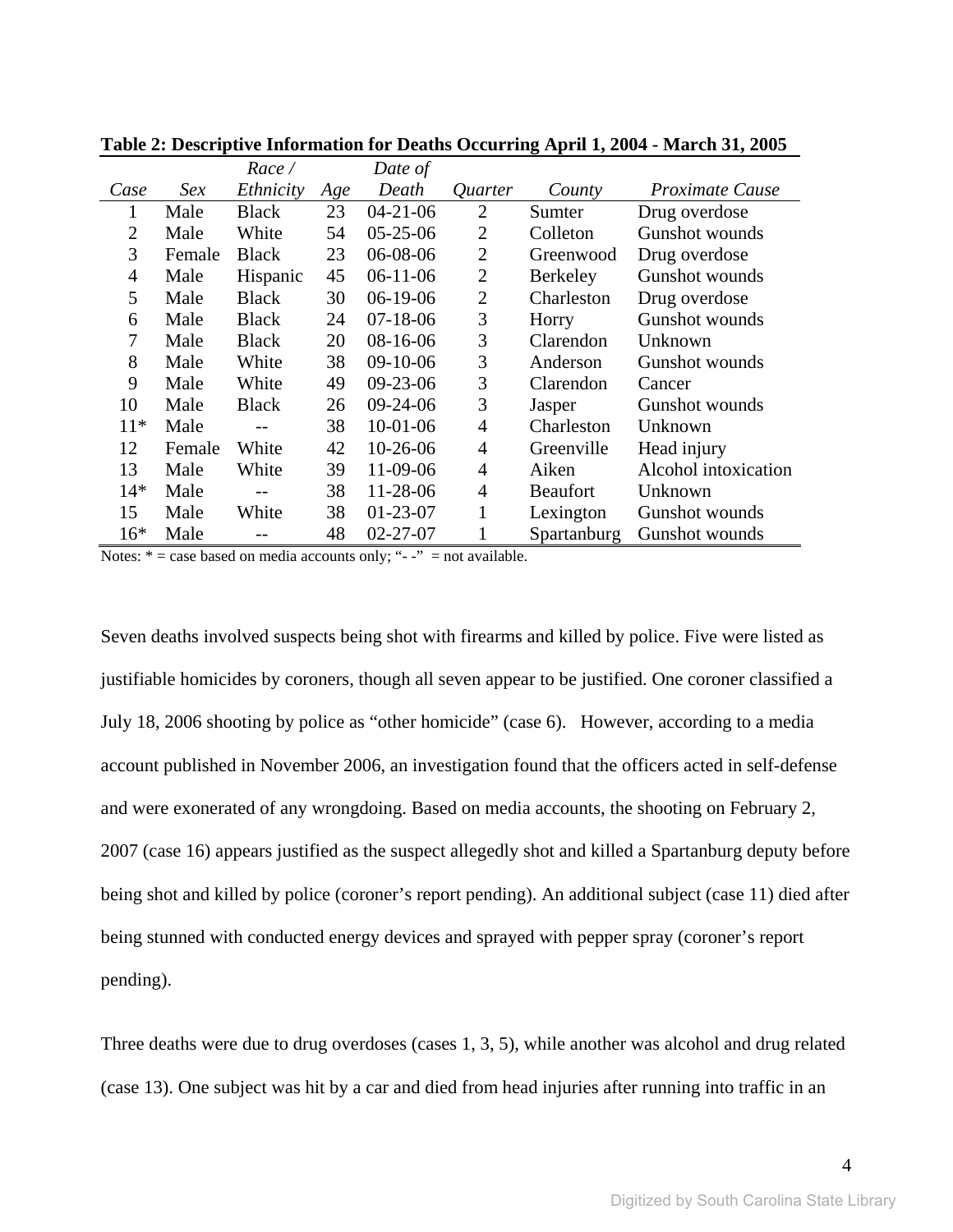attempt to escape police custody (case 12). Another subject (case 9) died in a medical facility from an illness (cancer), and another died in a medical facility from unknown causes after attempting to hang himself (case 7). Finally, the November 28, 2006 incident in Beaufort (Case 14) involved a subject who had been behaving in a bizarre manner and died suddenly after being restrained by police. The cause of death is still under investigation.

## *Narratives*

This section provides brief narratives regarding the deaths in police custody (asterisks indicate cases for which information is based on media accounts only). Media accounts themselves, when available, appear in the next section (page 8).

- 1. A 23-year-old black male died on April 21, 2006 at the Tuomey Regional Medical Center following transport from a detention center. The subject was a passenger in a vehicle that had been stopped by Sumter County sheriff's deputies for speeding. The driver had a suspended license and the deputies found a stolen revolver in the car. The deceased had admitted the gun was his, was arrested, and placed in a holding cell. He developed a seizure a few hours later and was transported to the medical facility by ambulance. The medical cause of death was *sudden death due to cocaine intoxication* and the manner of death was *accidental injury to self*.
- 2. A 54-year-old white male died on May 25, 2006 during transport to a hospital by emergency medical personnel after being shot by police. After allegedly robbing a bank in Ehrhardt (Bamberg County), the suspect fled in a vehicle and was pursued by Colleton County sheriff's deputies. He stopped and exited his vehicle, but refused deputies' orders to get on the ground. One deputy released a canine in an attempt to disarm the man, but the suspect shot the dog with a handgun and then pointed the gun at the deputies, prompting one or more of them to fire their weapons. The medical cause of death was *two penetrating gunshot wounds to the abdomen* and the manner of death was *justifiable homicide*.
- 3. A 23-year-old black female died on June 8, 2006 at a medical facility after ingesting cocaine. She had been arrested on drug charges after selling an ounce of cocaine to undercover Greenwood County sheriff's deputies. While in jail she ingested cocaine, collapsed, and died at a hospital a couple of hours later. The medical cause of death was *acute cocaine poisoning* and the manner of death was *alcohol/drug intoxication*.
- 4. A 45-year-old Hispanic male was shot by police and died at the scene on June 11, 2006. Berkeley County sheriff's deputies responded to a domestic disturbance call and after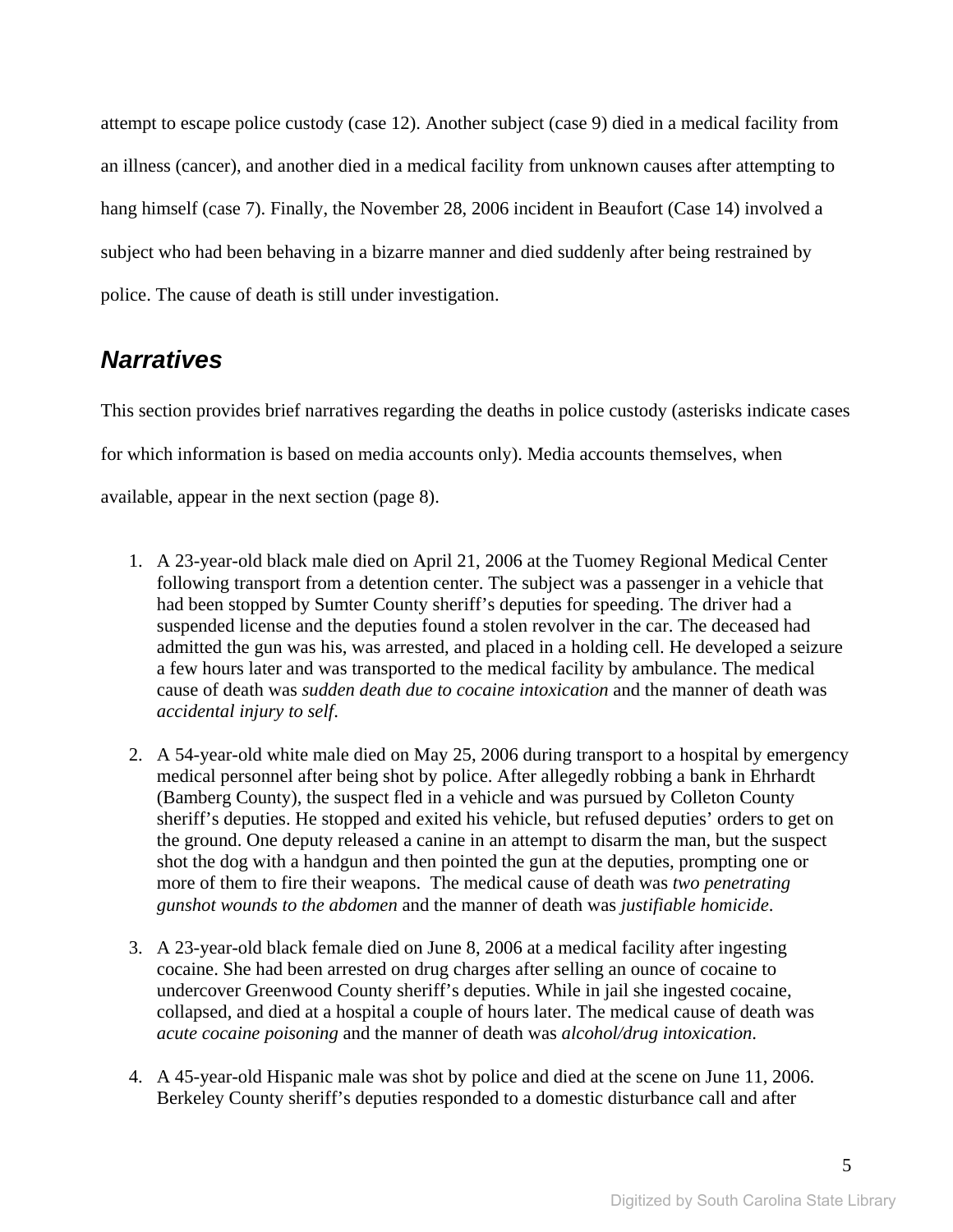getting into a struggle with the deputies the suspect stabbed one deputy in the chest with a knife. The deputies then shot the suspect in the chest, killing him. The medical cause of death was *lung, pulmonary, artery and left cardiac atrium disruption due to single penetrating gunshot wound to the chest*, and the manner of death was *justifiable homicide*.

- 5. A 30-year-old black male died on June 19, 2006 at a medical facility following a motor vehicle pursuit by Charleston County sheriff's deputies. The suspect crashed his car during the pursuit and was taken to Charleston Memorial Hospital for evaluation. He was released back into police custody with no apparent injury, but went into medical distress while in a holding cell. The medical cause of death was *cocaine toxicity with methamphetamine use being contributory* and the manner of death was *accidental injury to self*.
- 6. A 24-year-old black male died at the scene on July 18, 2006 after being shot by Myrtle Beach police officers. Officers had been told the suspect, who was sitting in a car, had a firearm. A vehicle pursuit ensued and the suspect crashed into a tree. He then raised a 9mm semi-automatic handgun and faced the officers, who then shot him. The medical cause of death was *gunshot wound to the chest*, and the manner of death was *other homicide*. However, according to a November 21 article in the Myrtle Beach Sun News, the officers were cleared of any wrongdoing, so it presumably was a justified homicide.
- 7. A 20-year-old black male died at a medical facility from unknown complications on August 16, 2006 after attempting to hang himself while incarcerated at the Turbeville correctional facility. The medical cause of death was *unknown*, and the manner of death was *attempt to hang self, died from unknown complications*.
- 8. A 38-year-old white male died at the scene after being shot several times by a Honea Path police officer on September 10, 2006. Two officers and an Anderson County sheriff's deputy responded to a call regarding a domestic dispute. One officer and the deputy confronted the suspect, who attacked them with a knife, injuring the officer. The other officer intervened and fired several times with his handgun, killing the suspect. The medical cause of death was *gunshot wounds to chest* and the manner of death was *justifiable homicide*.
- 9. A 49-year-old white male died at a medical facility on September 23, 2006 following transport from the Clarendon City Detention Center. The medical cause of death was *invasive well-differentiated squamous cell carcinoma of the larynx* and the manner of death was *illness/natural causes*.
- 10. A 26-year-old black male was pronounced dead at a medical center on September 24, 2006 after being shot by Hardeeville police. The suspect allegedly drove a stolen vehicle off an embankment in a suicide attempt after shooting and killing his wife in a Savannah apartment. When responding officers confronted the suspect, he charged them while waving a handgun and shouting obscenities. One officer shot the suspect. The medical cause of death was *gunshot wound to the chest* and the manner of death was *justifiable homicide*.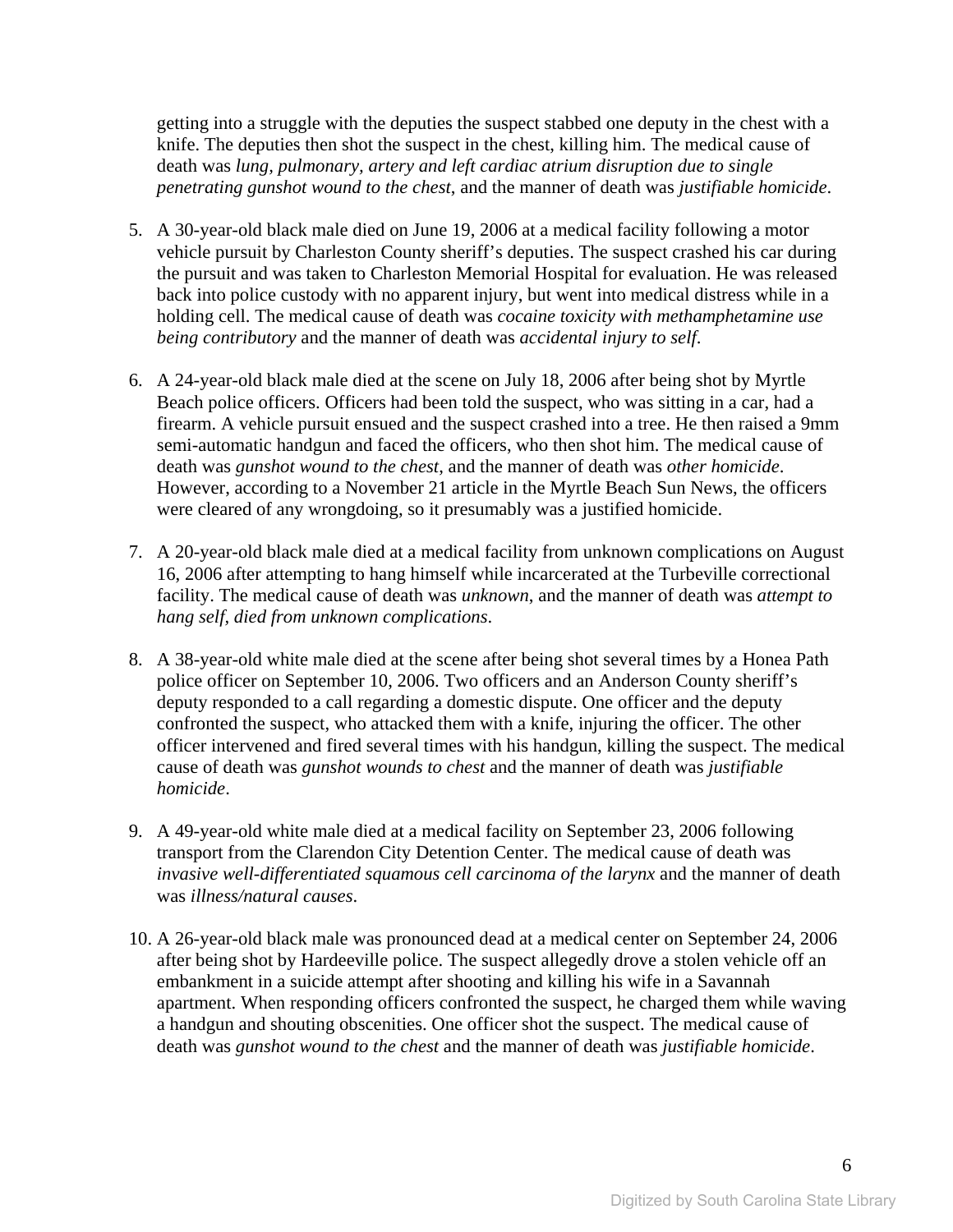- 11. \*A 38-year-old mentally ill male died at a medical facility on October 1, 2006 following a struggle with North Charleston police. The suspect had been stunned repeatedly with conducted energy devices (CEDs) and sprayed with pepper spray. Several North Charleston police officers responded to a call regarding a man taking off his clothes in public. The suspect, who was nearly 250 pounds and allegedly high on crack, tried to run and was shot with CEDs. The suspect continued to struggle and in addition to being pepper sprayed was stunned with CEDs several more times, apparently with no effect. Officers then physically wrestled the suspect to the ground and at some point during the struggle the suspect became unresponsive and later died.
- 12. A 42-year-old white female died at the scene on October 26, 2006 after being struck by a motor vehicle. The suspect had been placed under arrest for disorderly conduct and handcuffed. She broke free from the arresting officer, and in an attempt to escape ran into traffic and was struck by a passing vehicle. The medical cause of death was *blunt force trauma of head* and the manner of death was *accidental injury caused by others*.
- 13. A 39-year-old white male died at a medical facility on November 9, 2006 after being restrained by North Augusta police. Responding to a call for service, police arrived to find a 240 pound man sitting on top of the suspect. Two officers restrained the suspect with handcuffs behind his back. The subject went into medical distress and officers performed CPR. After being transported to a medical facility by EMS, the subject was pronounced dead. The medical cause of death was *cardiac arrhythmia* and the manner of death was *alcohol/drug intoxication*.
- 14. \*A 38-year-old male died suddenly on November 28, 2006 after police restrained him for diving into passing motorists' car windows. Apparently, two civilians had restrained the suspect until police arrived. The suspect collapsed and died shortly after a deputy placed restraints on him. An autopsy found no major trauma, and the cause of death won't be known until the results of a toxicology test are available.
- 15. A 38-year-old white male died at the scene on January 1, 2007 after being shot by a Lexington County sheriff's deputy. Deputies responded to a call regarding a domestic dispute involving a mother and son. After diffusing the situation, the suspect pulled out a handgun and shot one deputy, wounding him. A second deputy shot the suspect in the chest with a shotgun, killing him. The medical cause of death was not listed by the coroner, although a statement by the deputy coroner indicated it appeared that the suspect was shot one time in the chest. The manner of death was *justifiable homicide*.
- 16. \*A 48-year-old male died at the Spartanburg Regional Medical Center medical on February 27, 2007 after being shot by police. The suspect was driving a stolen van when he was pulled over by Spartanburg County sheriff's deputies for a traffic violation. He fled on foot and a struggle with deputies ensued. The suspect shot one deputy, who died at the scene, and he in turn was shot three times by another deputy.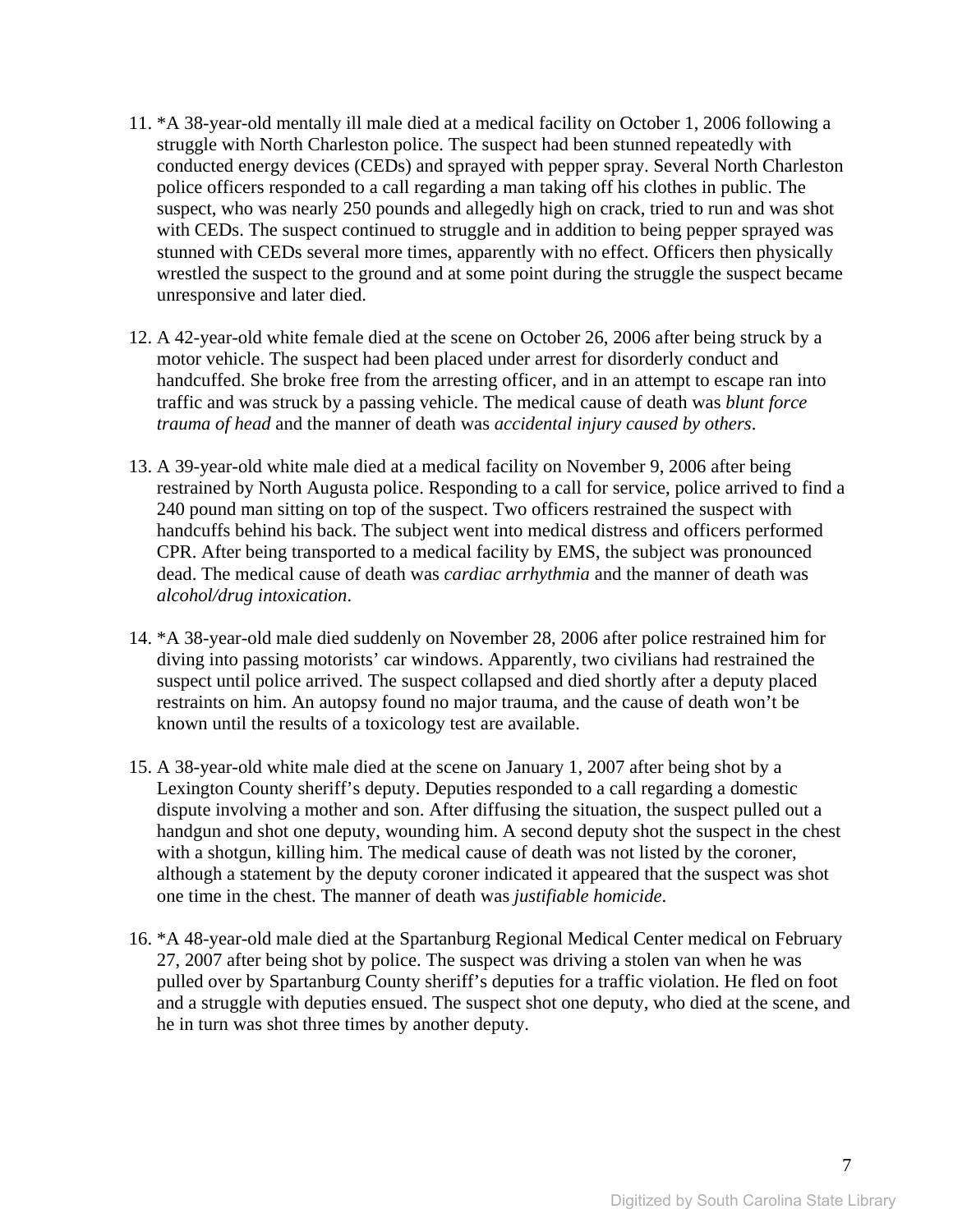## *Media Accounts*

## **CASE 1:**

Sumter man dies following arrest Sunday, April 23, 2006 Associated Press SUMTER, S.C. - Investigators are awaiting a toxicology report to determine why a 23-year-old man died after suffering a seizure while in police custody. Terrence Boatwright of Sumter died Friday morning, three hours after police arrested him on a charge of possession of a stolen gun. According to a police report, Boatwright was a passenger in car stopped by police for speeding. The driver of the car, Kenneth Riley, also 23, was arrested and charged with driving with a suspended license. During a search of the car, police found a revolver. The report said that Boatwright admitted the gun was his and he was arrested when police determined the gun had been stolen. Jail director Maj. Simon Major said Boatwright "was alert and talking, up until two minutes before he displayed seizure-like symptoms." Major said Boatwright was sitting on a mattress in a holding cell when he fell over and apparently went into a seizure. An ambulance was called and Boatwright was taken to the hospital, Major said. "We have no idea what happened to him - it's pending a toxicology (report) and pending investigation," Sumter County Coroner Verna Moore said. The State Law Enforcement Division is helping in the investigation.

Authorities: No foul play in inmate's death Wednesday, May 10, 2006 Report: 23-year-old swallowed cocaine before being arrested By CRYSTAL OWENS Authorities said Tuesday an investigation has determined that no foul play was involved in the recent death of a Sumter man who collapsed at Sumter-Lee Regional Detention Center three hours after his arrest. Terrence Boatwright, 23, of 1809 N. Main St. died at 7:13 a.m. April 21 at Tuomey Regional Medical Center's emergency room, Sumter County Coroner Verna Moore said. Sumter County Sheriff's Office Investigator Jamie Turner said preliminary toxicology information revealed that prior to his arrest, Boatwright swallowed crack cocaine and cocaine, which caused his heart to race and sent him into a seizure. A final autopsy report, which will include Boatwright's official cause of death, is expected to be released this week after the case is reviewed by Dr. Janice Ross, a pathologist at Newberry Pathology Associates, Sumter County Sheriff Anthony Dennis said. Reports said Boatwright was a passenger in a 1999 green Chevrolet Malibu when it was pulled over at 3:54 a.m. April 21 by authorities for speeding on Loring Mill Road. The driver was arrested after it was learned his license was suspended, and he allowed a sheriff's deputy to search his vehicle. A stolen 32-caliber revolver was found under the passenger seat, authorities said, and Boatwright claimed ownership of the weapon. Turner said, based on a witness statement, Boatwright told a fellow inmate just before he collapsed that he had swallowed the narcotics. "He never indicated to anyone during his arrest or while being checked in at the jail that he had swallowed these drugs," Turner said. The investigator said authorities have reviewed the dashboard camera footage from the arresting deputy's vehicle as well as the videotape provided by the jail, and Boatwright showed no signs of distress. Boatwright, he said, likely swallowed the drugs during the initial traffic stop. He vomited once prior to being taken to jail, Turner said, but told authorities he might have had too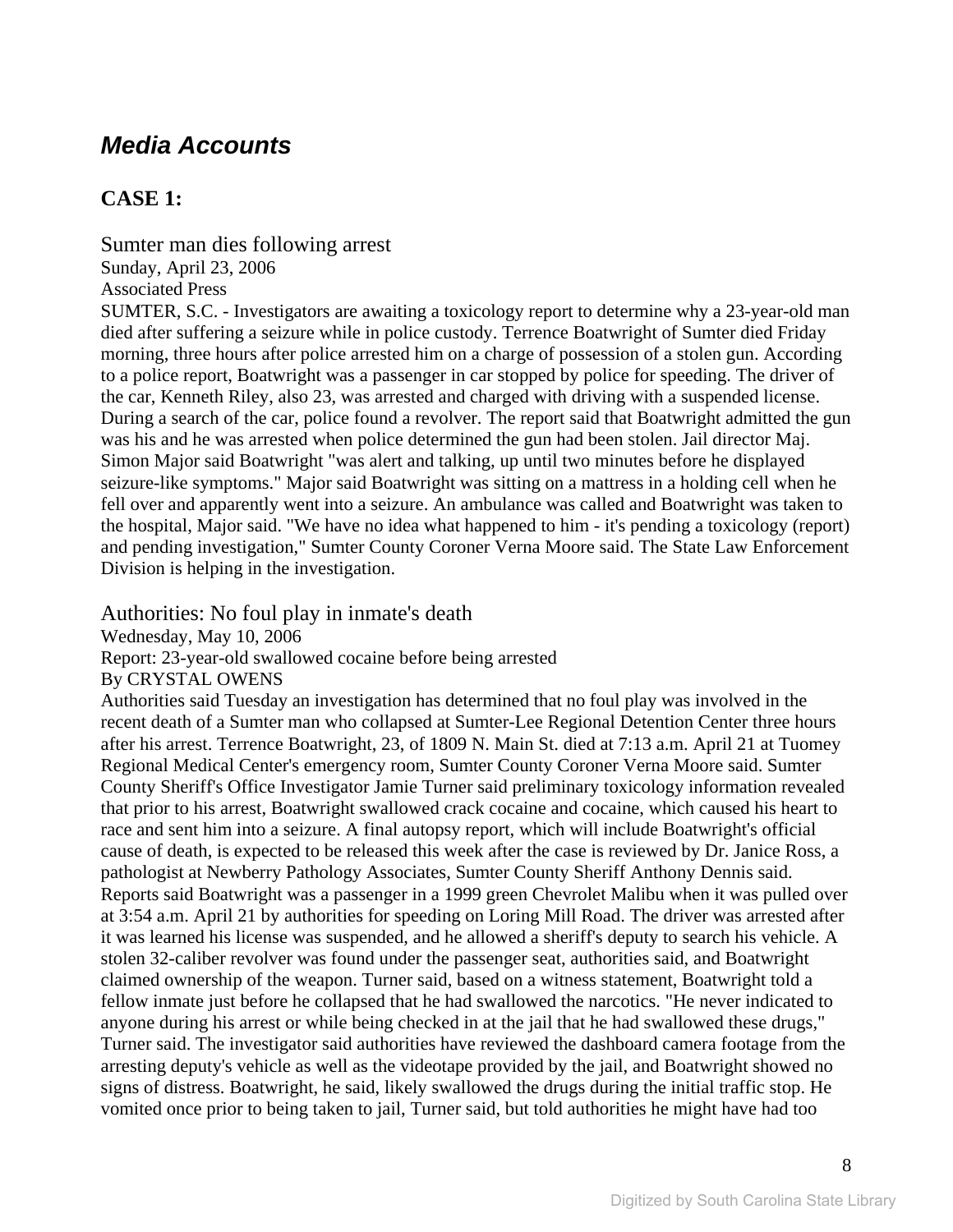much to drink. "When he did it (swallowed the drugs) is consistent with the car stop," he said. Dennis said Boatwright likely didn't tell authorities about the drugs because he thought he had rid his system of the cocaine when he vomited. Boatwright, reports said, was sitting on a mattress in a holding cell at the jail when he fell forward and apparently went into a seizure. An inmate notified a guard immediately. Turner said authorities will likely never know exactly how much cocaine Boatwright ingested because he vomited some of the drugs before his death. http://www.theitem.com/.

#### **CASE 2:**

Colleton deputies shoot, kill bank robbery suspect; K-9 hurt BY ANDY PARAS The Post and Courier FRIDAY, MAY 26, 2006

WALTERBORO - Colleton County sheriff's deputies shot and killed a bank robbery suspect Thursday afternoon after the man shot and wounded a K-9 about four miles northwest of Bells Crossing. Terry Kinard, 54, of Ruffin, was airlifted to the Medical University Hospital, where he died a couple of hours later. An autopsy is scheduled for today. Sheriff George Malone said Kinard shot a deputy's dog that was trying to subdue him. Deputies had pulled Kinard over in connection with a robbery at Enterprise Bank in Ehrhardt. Once the shooting was over, the dog's handler put the bleeding Belgian shepherd named Truetis into his cruiser and rushed him the 12 miles to his veterinarian in Walterboro. Dr. C.J. "Buddy" DeLoach said he expects the dog to fully recover. A bullet passed cleanly through the dog, between his tibia and Achilles tendon, without hitting any bones or tendons, the veterinarian said. "The dog is really lucky it was where it was," DeLoach said. "It sure looked like a large-caliber bullet." Malone said the incident occurred at 2 p.m., shortly after deputies were alerted by the Bamberg County Sheriff's Office that a bank robbery suspect was heading southeast toward Walterboro on S.C. Highway 64. Three or four deputies, including one who patrols the northern end of Colleton County, headed toward Ehrhardt on S.C. 64. Deputies passed a car matching the description of the suspect and turned around. At that point, the suspect turned right onto Cayce Road and stopped the car. Malone said the armed suspect got out of the car but refused deputies' orders to get on the ground. A deputy released the K-9 in an attempt to disarm the man. Malone said the suspect shot the dog and then pointed the gun at the deputies, prompting one or more of them to fire their weapons. "He at least gave the impression that he was going to shoot the deputies," Malone said. Colleton County Fire and Rescue EMTs transported Kinard to the Horizon gas station near Stephens Crossing, where he was airlifted to Charleston by a Careforce helicopter. Deputies cordoned off Cayce Road for several hours Thursday until State Law Enforcement Division agents could arrive and investigate the shooting. SLED investigates all officer-related shootings in the state. Malone said he has not decided yet how many of the deputies involved will be placed on administrative leave while the shooting is under investigation. He said it appears that the deputies acted appropriately and lawfully. "From what I've seen and heard so far, I think they did everything exactly right," Malone said.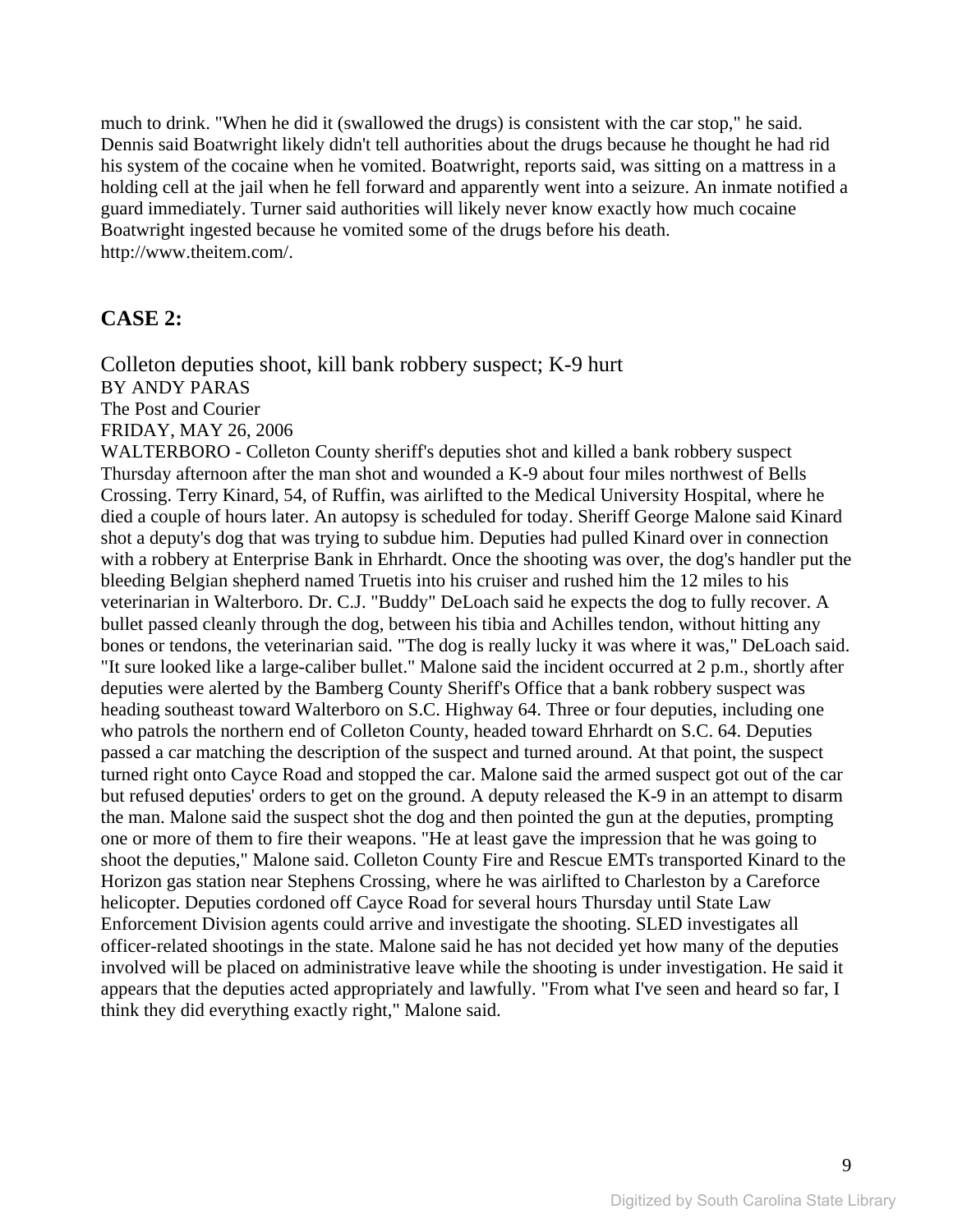#### Bank robbed, suspect killed

Man dies in Colleton County after fleeing scene in Ehrhardt By THOMAS BROWN, T&D Staff Writer

Friday, May 26, 2006

EHRHARDT -- A man suspected of robbing an Ehrhardt bank Thursday was shot and killed in Colleton County, apparently as he was trying to flee police. Terry H. Kinard of 2528 Lumber Road, Ruffin, died Thursday. The FBI, relying upon information from the Bamberg County Sheriff's Department, identified him as the suspect in the robbery of Enterprise Bank of South Carolina in Ehrhardt. An armed man, who wasn't wearing a disguise, entered the bank at about 1:30 p.m., walked up to a teller's station brandishing his weapon and demanded cash, bank President William H. Varn Jr. said. "He had a pistol and he pointed it straight at her," Varn said. "We have no idea how much he took.

"We've been here, in this location, since 1960 and this is the first time we've been robbed." The robber fled the scene with the cash. Officers later caught up with Kinard at a location along S.C. Highway 64 known as Stephen's Crossroads, approximately 12 miles east of Ehrhardt. "It is my understanding that a Terry H. Kinard was taken into custody," said Agent Tom O'Neill of the Columbia office of the FBI. "That is the information that the Bamberg County Sheriff's Office has given us." Varn said, "They caught him and he's dead." Colleton County Coroner Richard M. Harvey confirmed Kinard's death from a gunshot wound. Bamberg County Sheriff's Department officials would not release information about the robbery, referring questions to Sheriff Ed Darnell. Darnell was out of town Thursday. The tellers on duty at the time of the robbery did not know the robber, according to bank employees. When the video was viewed, some of the other employees recognized him, they said. Varn said Kinard grew up in Ehrhardt and spent much of his time in the Islandton area and the Little Swamp community. "I knew his grandparents," Varn said. "One set was from Islandton and the other set was from the Little Swamp community." At 4:05 p.m., approximately 2-1/2 hours after the robbery, the Bamberg County sheriff's deputies removed the crime scene tape from around the bank and business was resumed, but with caution. The main entrance was locked and Varn was there with the key to let customers enter. Bamberg County sheriff's deputies and agents from the State Law Enforcement Division were on the scene at the bank. At Stephen's Crossroad, where the suspect was located, Bamberg County sheriff's deputies, Colleton County sheriff's deputies, agents from SLED and the South Carolina Highway Patrol were on the scene. "We'll have a lot to talk about in our prayers tonight," said Faye Polk, a teller at the bank. "The Lord took care of us today; he'll do the same tomorrow. So I won't worry." http://www.thetandd.com/articles/2006/05/26/news/doc4476616248711936539641.txt

## **CASE 3:**

#### Woman dies after drug charge arrest

Augusta Chronicle, June 11

GREENWOOD - A 23-year-old Greenwood woman died shortly after she was arrested on drug charges. Deputies took Shatica Fuller into custody Thursday after buying an ounce of cocaine from her, Greenwood County deputies said. At the jail, a small, partially chewed plastic bag of white powder was found in Ms. Fuller's mouth. She spit it out, but before she could be checked out by a nurse, her heart stopped and she collapsed, dying two hours later at the hospital, authorities said. http://chronicle.augusta.com/stories/061106/met\_84926.shtml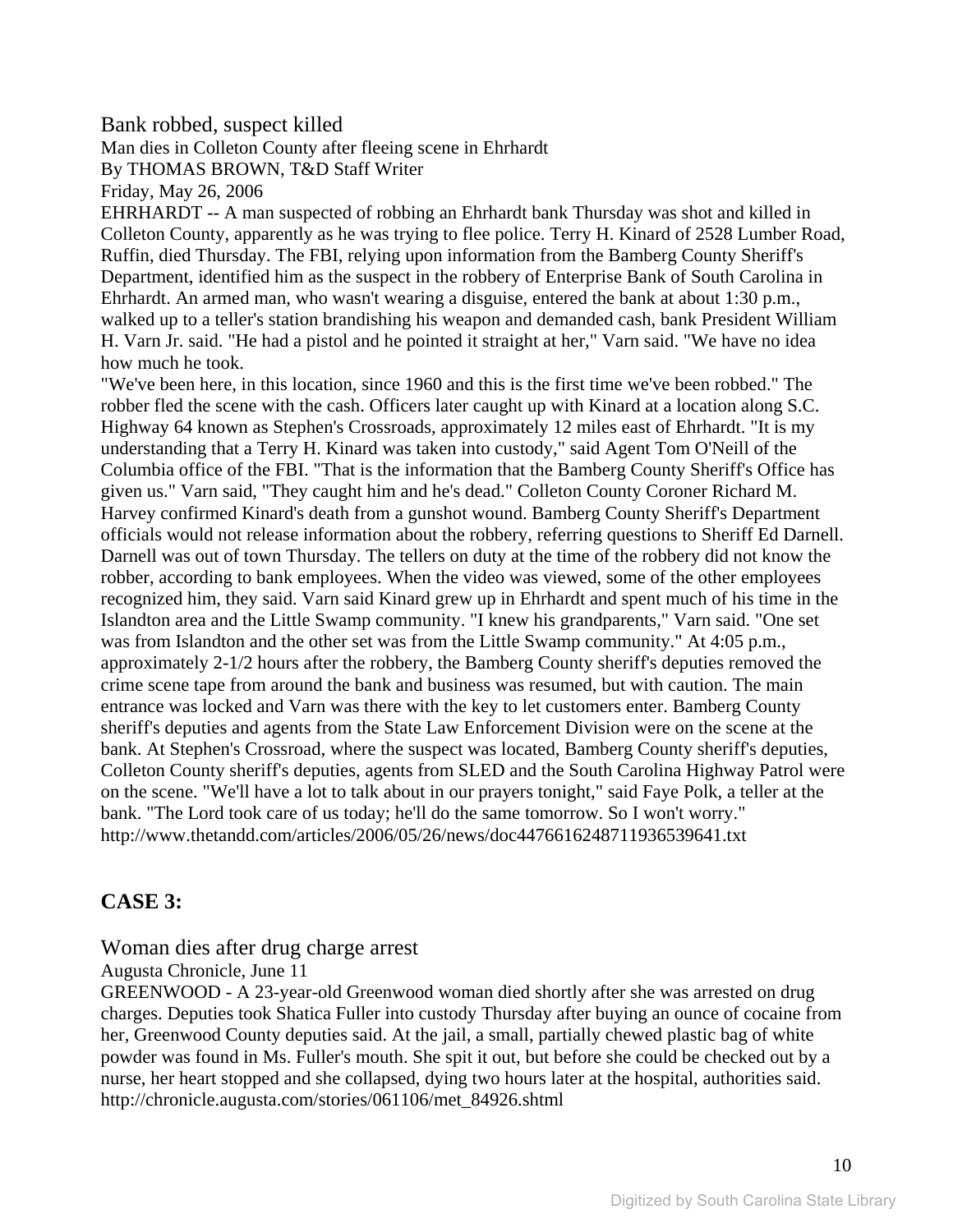### **CASE 4:**

Authorities shoot, kill man after responding to domestic incident By NADINE PARKS The Post and Courier MONDAY, JUNE 12, 2006

 A Berkeley County sheriff's deputy responding Sunday night to a domestic disturbance at the Wilmor Acres Mobile Home Park near Summerville was stabbed in the chest with a butcher knife before he and a fellow deputy shot their attacker to death, according to authorities. The deputy was stabbed just above his bulletproof vest and transported to Trident Hospital, where he was being treated for wounds that did not appear life-threatening Sunday night, Maj. Ricky Driggers said. When the deputy and a fellow deputy arrived on Elaine Boulevard in the neighborhood off College Park Road, a fight erupted between the deputies and a 43-year-old man, Driggers said. After one deputy was stabbed, both deputies fired their guns. The man was pronounced dead at the scene a little before 8 p.m., Berkeley County Coroner Glenn Rhoad said. He was "probably shot more than once." The coroner's office was attempting to contact the man's family in Mexico, Rhoad said. The man was not identified pending notification of the family. "He's a good officer," Driggers said. "All of our officers go through extensive training for situations like this. In my opinion, they did their job." Eva Banda lives in the mobile home with her 24-year-old son and 14-year-old daughter. Banda's son, who witnessed the incident and would not give his name, said the dead man was dating his mother, lived in Lexington and spent weekends in the Lowcountry. "I was there with my mom," he said. "I was always there to calm him down. It just got out of control." Banda's sister, who also withheld her name, said fights between Banda and her boyfriend were common. "She's devastated. He was going to kill her," Banda's sister said. Berkeley County authorities asked the State Law Enforcement Division to spearhead the investigation, according to SLED spokeswoman Bobbi Schlatterer. As clouds gathered and the wind kicked up late Sunday, neighbors stood outside under the full moon, curious, stunned, watching intently as authorities scrutinized the scene. http://www.charleston.net/stories/default\_pf.aspx?newsID=92594

#### Deputy released from hospital

#### DATE: Wednesday, June 14, 2006

Berkeley County Deputy Sheriff Danny Jones, who was stabbed while on a domestic disturbance call, was released Tuesday from Trident Medical Center. Jones, 25, was stabbed in the left armpit Sunday night at 2117 Elaine Blvd. in Ladson as he and deputy Brian O'Rourke tried to arrest a man on a charge of domestic violence. The deputies fired their weapons at Joel Terron Rueda after he stabbed Jones, Sheriff Wayne DeWitt said. Rueda, 45, died at the scene. SLED is investigating, but DeWitt said it appears the deputies' actions were justified. The investigation also continues into Rueda's legal status. Relatives said Rueda had been in South Carolina about four years and was from Veracruz, Mexico. He was shot at the home of his girlfriend, who had injuries to her neck and hand, deputies said.

http://www.charleston.net/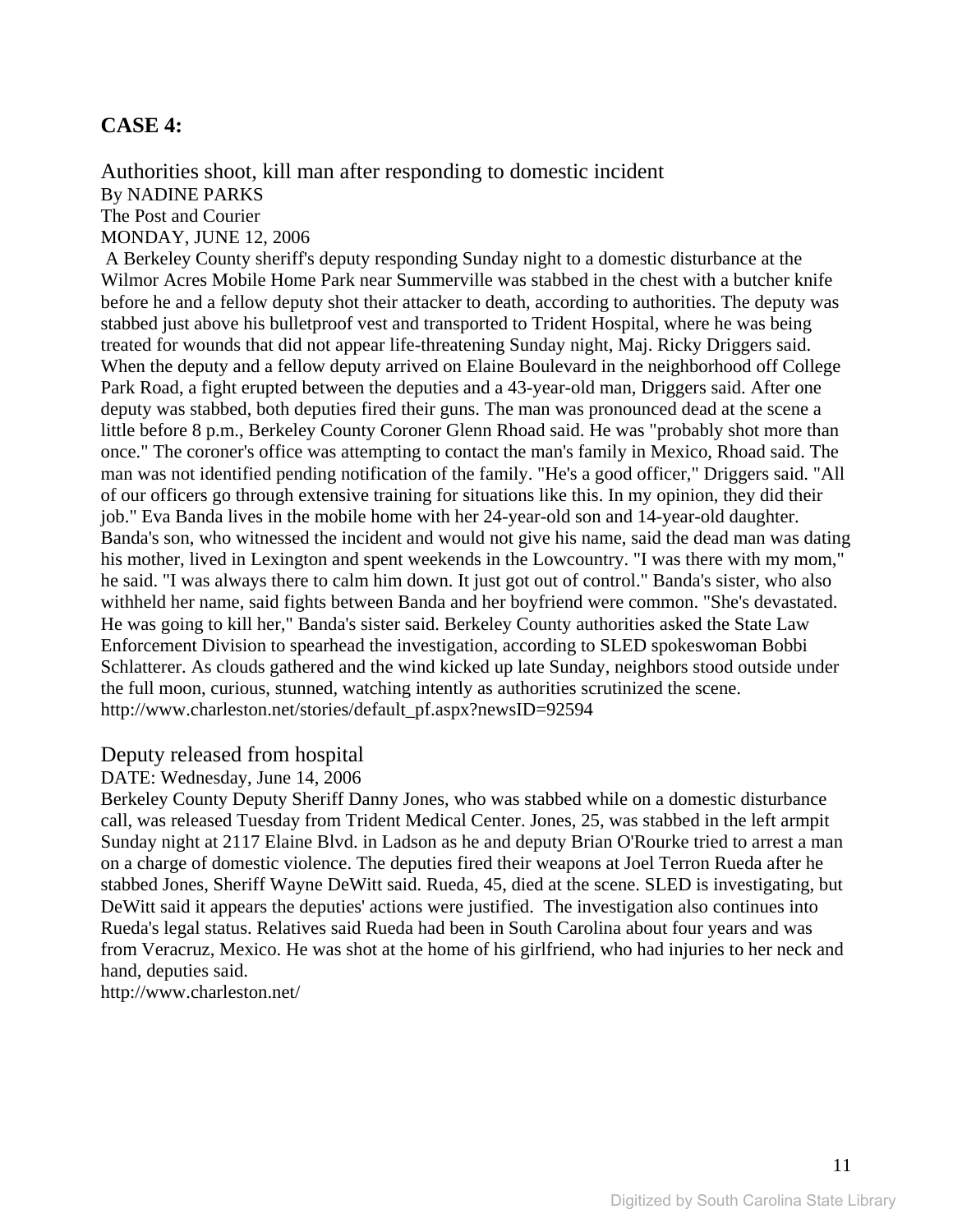#### **CASE 5:**

SLED looks at suspect's death in detention DATE: Wednesday, June 21, 2006 BY GLENN SMITH The Post and Courier

State investigators are probing the death of a man who died while in custody early Tuesday just hours after crashing his car during a chase with Charleston County sheriff's deputies, authorities said. Nathaniel Anton Chisolm, 30, complained of leg pain after crashing a Ford sedan into a stand of trees on Spruill Avenue, deputies said. Doctors at Charleston Memorial Hospital evaluated Chisolm and, finding no problems, returned him to police custody, authorities said. 'He had no visible injuries, and he didn't voice any concerns about health problems,' said Tim Gehret, a spokesman for Charleston Memorial. Chisolm, however, later went into medical distress in the jail's infirmary and then died after being rushed to Bon Secours St. Francis Hospital for treatment, sheriff's Capt. John Clark said. He was pronounced dead at 6:44 a.m. An autopsy failed to reveal what caused his death, said Chief Deputy Coroner Rae Wooten. The coroner's office is awaiting the results of a toxicology screening and other tests to help pinpoint a cause, but it could be several weeks before those results are available, she said. State Law Enforcement Division agents were called in to investigate the death. SLED spokeswoman Bobbi Schlatterer declined comment on the incident, citing the ongoing probe. Chisolm was under investigation by the Charleston County Sheriff's Office Metro Major Case Unit for selling cocaine, Clark said. Investigators had made an undercover purchase of cocaine from the suspect earlier in the month, he said. A sheriff's deputy was watching for Chisolm's vehicle Monday when the suspect sped by at 9:43 p.m. on Interstate 526, near the exit for U.S. Highway 17 in Mount Pleasant. The deputy tried to stop Chisolm, but the suspect hit the gas and sped off down the exit ramp, leading deputies on a chase that reached speeds of more than 60 mph, authorities said. Deputies followed Chisolm over the Arthur Ravenel Jr. Bridge into Charleston, onto I-26 and over to Spruill Avenue before he crashed, the report stated. Chisolm jumped from the car and ran, scaling two fences to escape his pursuers before deputies tracked him to a cousin's house on Groveland Street, authorities said. Deputies arrested Chisolm on charges of failure to stop for blue lights, driving under suspension (fourth offense) and being a habitual offender. He had previous convictions for resisting arrest, assaulting a police officer, possessing crack cocaine with intent to distribute, marijuana possession, cocaine possession, driving under suspension and being a habitual traffic offender, according to SLED records. After his arrest Monday, narcotics investigators searched Chisolm's home on Eastway Street in North Charleston and found 31 grams of cocaine, 12.4 grams of crack cocaine, 3.8 grams of marijuana, 14 ecstasy tablets and \$10,044 in cash, Clark said. Investigators planned to charge Chisolm in connection with the drugs on Tuesday, but he died before that occurred, Clark said. Relatives and friends gathered at the Ranger Drive home of Chisolm's family Tuesday to provide comfort and support. A man who identified himself as Chisolm's stepfather said the family was too distraught to make a statement. http://www.charleston.net/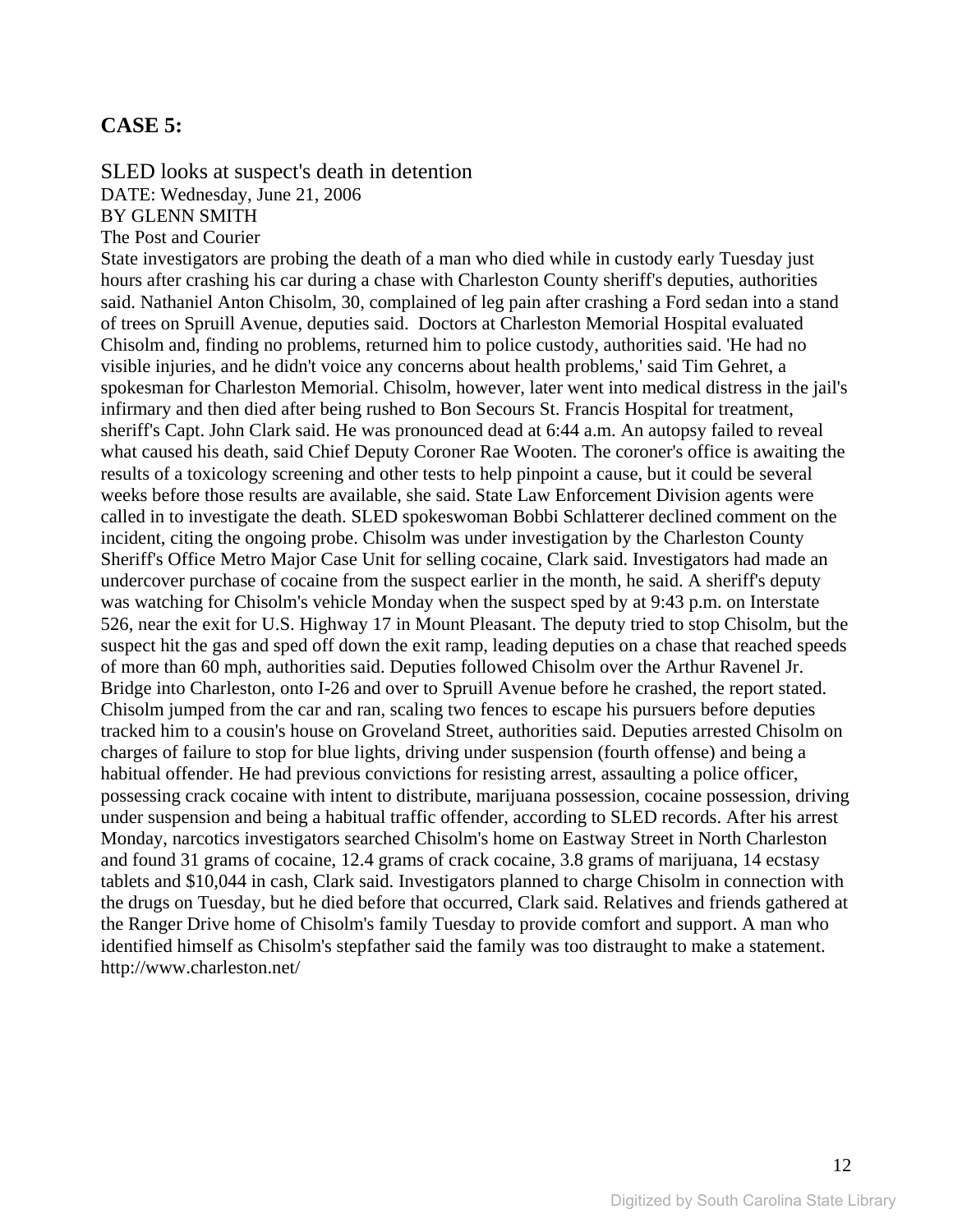## **CASE 6:**

Beach cops shoot Chester man dead DATE: Friday, July 21, 2006

By Travis Jenkins / Sports Editor

The shooting death of a Chester resident by Myrtle Beach police officers is being investigated by SLED. According to an incident report from the Myrtle Beach Police Department, officers were flagged down by a citizen at about 10:11 on Tuesday night on North Ocean Boulevard in Myrtle Beach. The citizen told police a black male in a black Chevy Impala was pointing a weapon at people. That man has since been identified as 26-year-old Codyus Naville Morris, of Chester. Officers located and approached the vehicle, with was traveling in the southbound lane. The initial incident report said that Morris opened fire on the officers, who returned fire, wounding him. Horry County Coroner Robert Edge pronounced Edge dead at about 10:40 p.m. at the scene of the shooting. The cause of death was a gunshot wound. Edge said Morris was shot multiple times, but would specify, because of an ongoing investigation, which of the wounds proved fatal. Thursday afternoon, Capt. David Knipes issued a press release making media outlets aware the details of the incident are under investigation.

Three officers involved in Boulevard shooting

DATE: Friday, July 21, 2006

By Paul Nelson

The Sun News

Three Myrtle Beach police officers were involved in the fatal shooting of a 24-year-old Chester County man Tuesday and they are on administrative duty pending the outcome of an investigation of the incident, authorities said. The shooting happened about 10:10 p.m. on Ocean Boulevard between 9th and 10th Avenues North, as vehicles crept along the main drag. Police would not identify the officers or say how long they have been on the force. Police also would did not say how many times Codyus Morris was shot. He died at the scene. According to a police report, the officers shot at the man after he first fired at them when they approached his vehicle. The shooting and the circumstances leading up to it are being reviewed by the State Law Enforcement Division even as Myrtle Beach police conduct their own internal probe, said Capt. David Knipes said. SLED records indicate Morris' criminal history dates back to May of 1998. Knipes said investigators want help finding people who flagged down police Tuesday night before the shooting occurred and told officers a man had a gun. Anyone with information should call 918-1382, he said. http://www.myrtlebeachonline.com/

#### Report: Police fired in defense

MB officers who fatally shot man won't face charges

By Lisa Fleisher | Nov 21, 2006

Officers who fatally shot a man on Ocean Boulevard over the summer were acting in self-defense and will not be prosecuted, the solicitor's office said on Monday. Codyus Naville Morris, 24, was shot at about 10 p.m. on July 18 on the bustling 900 block of Ocean Boulevard near The Myrtle Beach Pavilion Amusement Park. "A gun battle on a crowded Ocean Boulevard during the summer season in the late evening hours created a tremendous risk of loss of life, both to the parties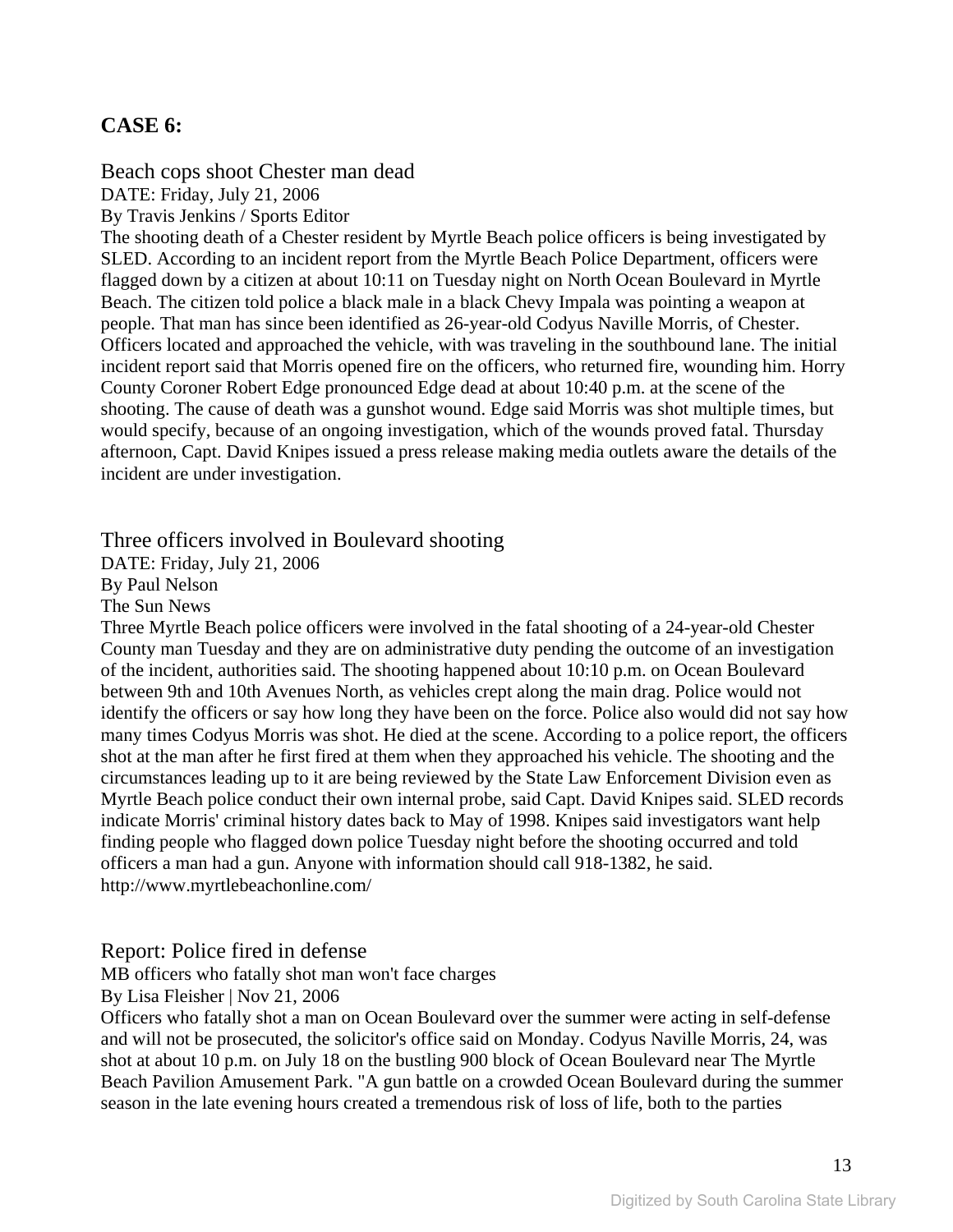involved and innocent bystanders," the report stated. "Officers, however, engaged in no conduct that rises to the level of criminal conduct and were fully justified, under the specific circumstances of this case, in employing lethal force." The finding also ends a state investigation into the incident. This effectively closes the investigation, said Bobbi Schlatterer, spokeswoman for the State Law Enforcement Division. Witnesses at the time said the area was brimming with tourists and jampacked with traffic. Morris was driving down Ocean Boulevard when police tried to stop him after someone told them he had a gun, the solicitor's report said. Morris drove onto the crowded sidewalk to try to get away, but crashed into a tree and stopped, the report said. Morris raised his gun, a 9 mm semi-automatic handgun, after repeatedly being told to put it down and turned toward the officers, the report said. They police fired hitting him several times, the report said. He died at the scene, the coroner said. Morris' gun was loaded but was not working after it was shot by one of the officers, the report said. It did not say whether Morris fired his gun. The report said that Morris may have tried to get away from police because he was not legally allowed to have a gun because of his criminal past. Codyus Carter had a 2-year-old son and was planning on marrying a woman with a 5 year-old daughter, his grandmother said. "He was a nice person," she said. "It makes me feel kind of sad, but there's nothing to be done about it." She said she wasn't there so she could not say if she believed the report. "Codyus isn't there to talk for himself," said Ruth Carter, Codyus Carter's grandmother. "They said it was self-defense, but there's two sides for everything, ain't that right?" http://www.mywire.com/pubs/MyrtleBeachSunNews/2006/11/21/2091987?extID=10037&oliID=22 9

### **CASE 7:**

No media account available.

## **CASE 8:**

#### Honea Path officer shoots, kills suspect

DATE: Monday, September 11, 2006

By Paul Alongi

A Honea Path police officer shot a man several times Sunday, killing him with a bullet to the heart, after the man stabbed another officer who was responding to a domestic dispute, authorities said. David Charles McNeil, 38, died at his home, 10 Meadors Lane, said Anderson County Coroner Greg Shore. Authorities declined to name the officers involved. The Honea Path officers were there to help an Anderson County sheriff's deputy, said Susann Griffin, a sheriff's spokeswoman. The suspect stabbed one officer, Griffin said, and threatened another, who fired his service weapon, Griffin said. The state Law Enforcement Division is investigating. SLED inspector Stacy Drake Ford said she couldn't discuss the investigation. An autopsy Sunday found that McNeil died of a gunshot wound that pierced his heart, Shore said. He declined to say how many times McNeil was shot, but said the shooting was done by one Honea Path officer. Honea Path Police Chief David King couldn't be reached for comment. The call that triggered the incident came in shortly before midnight when Anderson County sheriff's deputies were dispatched to McNeil's home, which sits about 200 feet outside the Honea Path town limits, he said. Deputies asked Honea Path police to serve as back up, Shore said. Two Honea Path officers arrived first and, because they were backup,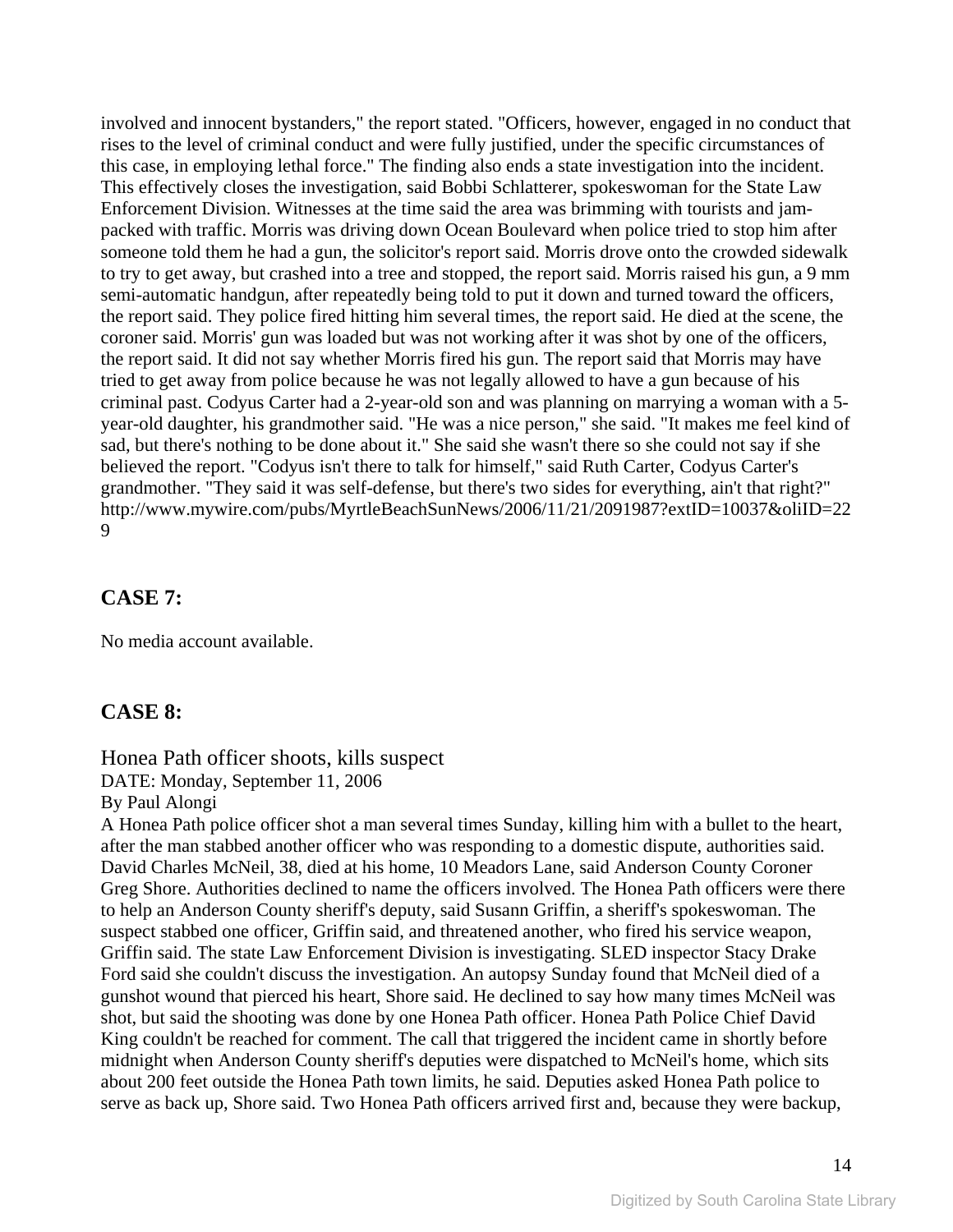waited for the deputy about a block away, he said. They could hear a domestic confrontation happening as they waited, Shore said. When the deputy arrived, one of the Honea Path officers, a man, took up a position nearby to prevent anyone from running away, he said. The deputy and other officer, both women, encountered the suspect, who was wielding a knife, he said. The officer was cut and required treatment at Anderson Area Medical Center, Shore said. The male officer pulled the suspect off of the deputy and officer, he said. When the suspect got up, he still had the knife, Shore said. The suspect went after the officer, and the officer fired, Shore said. Lillia Callum-Penso contributed to this report.

http://greenvilleonline.com/

#### Deputies put on paid leave in homicide

Tuesday, September 12, 2006

By Lorando D. Lockhart

Two Honea Path police officers have been placed on administrative leave with pay following the shooting death of a man that officials said wielded a knife at the officers. One officer, Detective Sgt. Laura Scott, was stabbed in the right forearm. She was treated and released from the Anderson Area Medical Center, said Honea Path Police Chief David King. King declined to release the other officer's name and referred questions to SLED. "Because this is a shooting involving the Sheriff's Office and our agency, we're letting SLED release any more information," King said. "It is their investigation, and we're being investigated." SLED said Monday it would have no further comment at this point. Susann Griffin, a spokeswoman for the Anderson Sheriff's Office, said the two officers were at the scene to offer back-up assistance to an Anderson sheriff's deputy. They were responding to a domestic confrontation. Anderson County Coroner Greg Shore said David Charles McNeil, 38, died at his home, 10 Meadors Lane, of a gunshot wound that pierced his heart. The State Law Enforcement Division is automatically investigates when an officer or deputy discharges a weapon in the line of duty. http://greenvilleonline.com/

#### **CASE 9:**

No media account available.

## **CASE 10:**

Police shoot, kill man suspected in wife's slaying

#### Sunday, September 24, 2006

Hardeeville police shot and killed a Savannah man Saturday on Interstate 95 after he apparently killed his wife hours earlier, according to Georgia authorities. Julian Glenn, 26, apparently killed his wife, Mioshi Glenn, 26, at the couple's apartment in Savannah, according to the Savannah Chatham Metropolitan Police Department. Glenn headed north on I-95, and in an attempt to drive his Honda Accord off a bridge near the Georgia-South Carolina line, hit a guardrail. Glenn got out, carjacked a Nissan and drove off. Hardeeville police got a call at about 5:23 a.m. Saturday that the Nissan had gone down an embankment on I-95. Glenn ran toward responding officers with a gun. An officer shot Glenn. Hardeeville Police and the State Law Enforcement Division are investigating. <http://www.thestate.com/>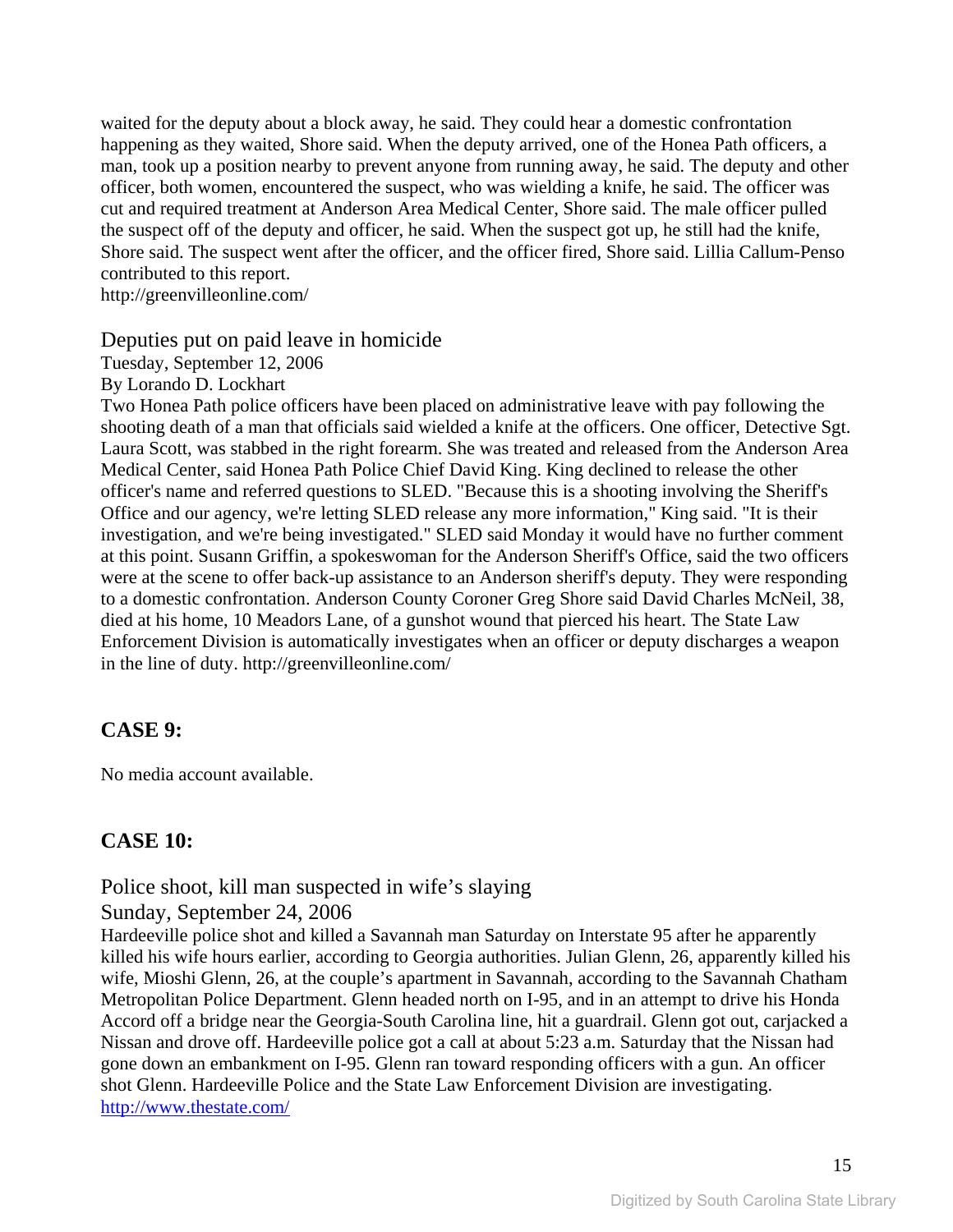#### Rampaging gunman killed

1A | Local News

Bret Bell Sunday, September 24, 2006

Police say they were forced to kill Julian Glenn after he killed his wife in a southside Savannah apartment. A Savannah man shot and killed his wife Saturday morning, then apparently attempted to commit suicide three times while fleeing before being fatally wounded during a shootout with South Carolina authorities, Savannah police said Saturday. Julian Glenn, 26, telephoned a United Parcel Service co-worker shortly after the 5 a.m. homicide at the Colonial Village in Greentree Apartments off Abercorn Street. "He said, 'I'm not coming to work. I just shot my wife,' " said Sgt. Mike Wilson, spokesman for the Savannah-Chatham Metropolitan Police. The unidentified coworker called police, who later found Mioshi Glenn, 26, in the Glenns' apartment, dead of a gunshot wound. Investigators offered no other details. As police investigated the scene of the shooting, Glenn was driving north on Interstate 95 in his Honda Accord. At the Georgia-South Carolina line, the suspect attempted to drive the car off the bridge and into the Savannah River, authorities said. The bridge's guardrail stopped the Honda, however, and a slightly injured Glenn abandoned his wrecked car and began walking south in the bridge's northbound lane. He jumped onto the front of an approaching 18-wheeler, momentarily grabbing the grill - the truck driver had slowed enough to prevent a serious collision. Wilson said Glenn apparently jumped down off the front of the truck, then pointed his pistol at the driver of a Nissan Sentra that also has slowed, and Glenn forced the driver out of the car. The car's driver was not injured. Glenn drove the Nissan into South Carolina, and he launched the car off I-95, hurling down an embankment near S.C. 46 in another apparent suicide attempt. Two Hardeeville police officers responded to a call about the wreck. As they approached the car, according to a Hardeeville police news release, Glenn - apparently already out of the car - suddenly ran toward them, waving his gun and shouting obscenities. One officer fired his weapon. Glenn reportedly was taken to a Coastal Carolina Medical Center in Hardeeville, where he was pronounced dead. "All indications are that the officers acted accordingly and did nothing wrong," said Hardeeville Police Chief James Hubbard. "This is something they didn't want to happen. No officer wants to take another life." Colonial Village is a well-kept apartment complex of tabby-sided, two-story units just north of the southside Home Depot. Glenn lived in a corner apartment just across from the complex's swimming pool and tennis courts. None of his neighbors said they knew the fugitive or his wife, nor did they hear the early-morning shot that ended her life. "I'm really in disbelief," said Kristin Miller, who moved in next door to the Glenns two weeks ago. "You don't expect to wake up to crime-scene tape. A police officer was the last person I was expecting at 7 in the morning." Late Saturday afternoon, detectives were still investigating what triggered the deadly chain of events.

http://new.savannahnow.com/node/143736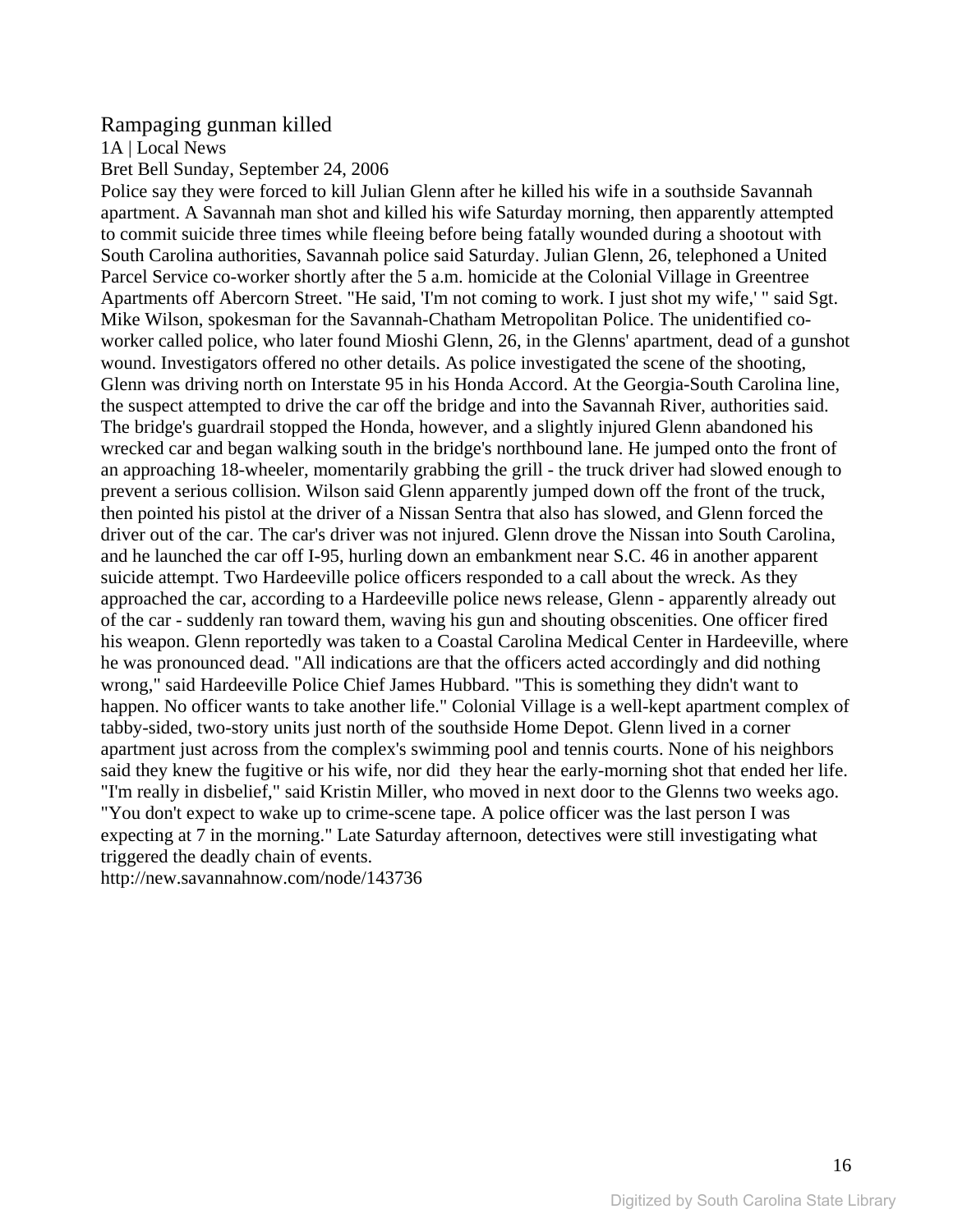### **CASE 11:**

Man's death rekindles debate on Tasers

Police say stun guns effective; critics say lethal

Tuesday, October 03, 2006

By Nadine Parks Tony Bartelme

With its 50,000-volt jolt, a Taser can stop fleeing crooks in their tracks and turn burly drunks into helpless heaps. Many officers swear by the stun guns, saying they have decreased injuries to police and the people they arrest. But some civil rights groups say this increasingly common law enforcement tool can kill. And a death Sunday in North Charleston once again put this device in the spotlight while raising questions about the North Charleston Police Department's treatment of mental patients. North Charleston police said they dispatched officers at 2:40 p.m. to Rivers and Reynolds avenues after receiving a report about a man taking off his shirt. They found Kip Black, 38, in the street spinning around a light pole. Black was pulling down his pants and taking off his shirt - "acting unruly and combative," North Charleston Police Chief Jon Zumalt said. When officers asked for his ID, Black pulled it out and chewed on it, police said in a report on the incident. When Black tried to run into the street, police pulled him back, the report said. He tried to run, and two officers fired their Tasers at him. Black continued to resist and even tried to yank out the Taser's fish-hooklike prongs. Zumalt said officers stunned him several more times by pressing the stun gun directly against his body. He was unsure of the number of times officers stunned Black. Officers also used pepper spray. None of these techniques were effective, and officers eventually had to wrestle Black to the ground to restrain him, the report said. Overall, Zumalt said he thinks his officers used an appropriate level of force. He said officers called Charleston County Emergency Medical Services before they tried to arrest Black. Paramedics arrived 13 minutes after police, at 2:53 p.m. A North Charleston officer said he began doing chest compressions while paramedics prepared Black for the trip to the hospital. Black died at 3:40 p.m. at Roper-St. Francis Hospital, acting Charleston County Coroner Rae Wooten said. She said she won't be able to determine a cause of death until she sees the results from an autopsy and lab tests. Zumalt said he asked the State Law Enforcement Division to do an independent investigation of the death. Two witnesses painted a different picture of what happened. They said the incident occurred closer to 2 p.m. and that Black never touched any of the three or four officers who surrounded him until an officer shot him with a Taser and all of the officers pounced on top of him. Black's former roommate and friend of about 10 years was standing nearby and said the officers appeared to be frightened of Black, who weighed nearly 250 pounds. "He's so big, they probably thought he was going to hurt them," Herman Evans said. Evans said Black had suffered for years with a mental illness, for which he took prescription medicine. Another witness, Patrick Cochran, was at a nearby car lot and saw the commotion. He said Black took off his shirt and was dancing around a light pole while police talked with him. He said he heard the pop of the Taser and saw several officers tackle Black. Cochran and Evans said police then fired at least six Taser shots. They said Black struggled to stand up, but at some point stopped moving. No one performed resuscitation, and Black lay still on the ground for about 30 to 45 minutes before an ambulance arrived, the two men said. The death Sunday brought back frightening memories for the family of Asberry Wylder, a mentally disabled man North Charleston police fatally shot in 2003, said Wylder's older brother, William. "They need to be trained to deal with situations like these," he said of police. "(The mentally disabled) are human beings, and they need to be treated with dignity." Elder James Johnson, vice president of the Rainbow/PUSH Coalition, a civil rights group, called for Zumalt's resignation because two mental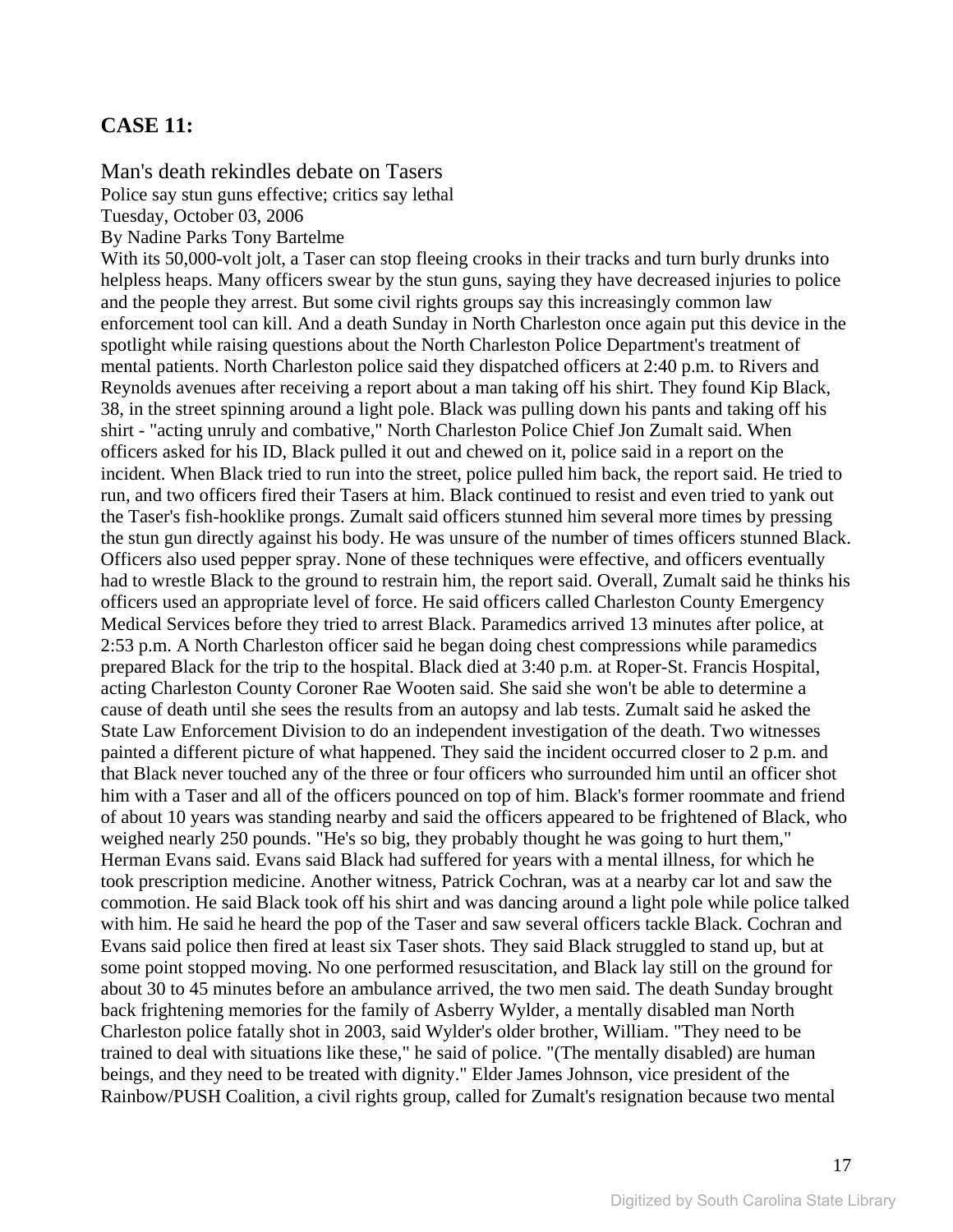patients have died during struggles with police during the chief's tenure. Spencer Pryor, spokesman for the department, said the chief had no comment on Johnson's remarks. It wasn't the first time that Black had run afoul of the law or been hit with a Taser. Two weeks ago, Colleton County deputies found Black taking his clothes off near a store and walking in circles. When he resisted arrest, deputies stunned him several times, Chief Deputy Ted Stanfield said. Stanfield said Black told deputies and an emergency room doctor that he had smoked four rocks of crack cocaine and had a few beers that day. He said Black suffered no apparent injuries from the Taser. "When someone's high on drugs or drunk, any other type of use of force isn't going to work." According to SLED, Black had a long list of arrests in connection with violent assaults, burglary and possession of crack cocaine. More than 9,000 law enforcement agencies are using the Taser, according to the device's manufacturer. But police here and across the country are split on whether Tasers are in fact deadly, or whether other circumstances are to blame in the deaths. Zumalt said Monday he isn't convinced that Tasers have caused deaths. Charleston County Sheriff Al Cannon also said he believes the weapons are safe and that the benefits of controlling suspects far outweigh the risks. Other departments, including police in Mount Pleasant and Charleston, have a handful of Tasers or none at all, with officials saying they're waiting to see how the debate over the device's safety plays out. During a visit to Charleston earlier this spring, Taser International President Tom Smith said the device is a safe means of controlling often violent people, many of whom are drunk or on drugs. But some critics aren't so sure about the device's safety. Two years ago, the American Civil Liberties Union of Northern California warned that more than 70 people had died after hits with Tasers.

## **CASE 12:**

#### Woman Breaks Free From Deputy, Runs Into Path Of Car

GREENVILLE, S.C. -- A woman struggling with a Greenville County deputy on Thursday night broke free and then stepped into the path of a car driving on White Horse Road. That driver fled, deputies said, but he was later stopped, arrested and charged with leaving the scene of an accident. The woman died of her injuries. Sheriff's Office spokesman Michael Hildebrand said that a call came in just before 8 p.m. about a woman causing a disturbance at a location in White Horse Road. Hildebrand said that a deputy responded and found the woman was apparently drunk. The deputy decided to arrest the woman for public disorderly conduct. The woman had her hands full of items when the deputy was trying to put handcuffs on her. "As he was putting handcuffs on her, she dropped those items," Sheriff's Office Master Deputy Michael Hildebrand told WYFF News 4's Erin Hartness. "The deputy picked them up in an attempt to secure all her belongings and when he did so, she was able to break free from the deputy and went back into Whitehorse Road." That's when the woman was hit by a car. The Greenville County Deputy Coroner Ken Coppins said identified the woman as 42-year-old Kathy Darlene Saunders. An autopsy is planned for Friday, he said. Troopers said that the driver left the scene of the crash. Investigators caught up with him a short time later. Earl Bryant, 28, is charged with leaving the scene of an accident involving death and not having a driver's license. He was taken to the Greenville County Detention Center. Witnesses said that the accident was shocking. "If I think about this all night I will not get no sleep," witness Nathaniel Choice said. "It's going to stop me from sleeping. I can't believe this happened." The sheriff's office said that the deputy involved did not do anything wrong and that there would likely not be an investigation.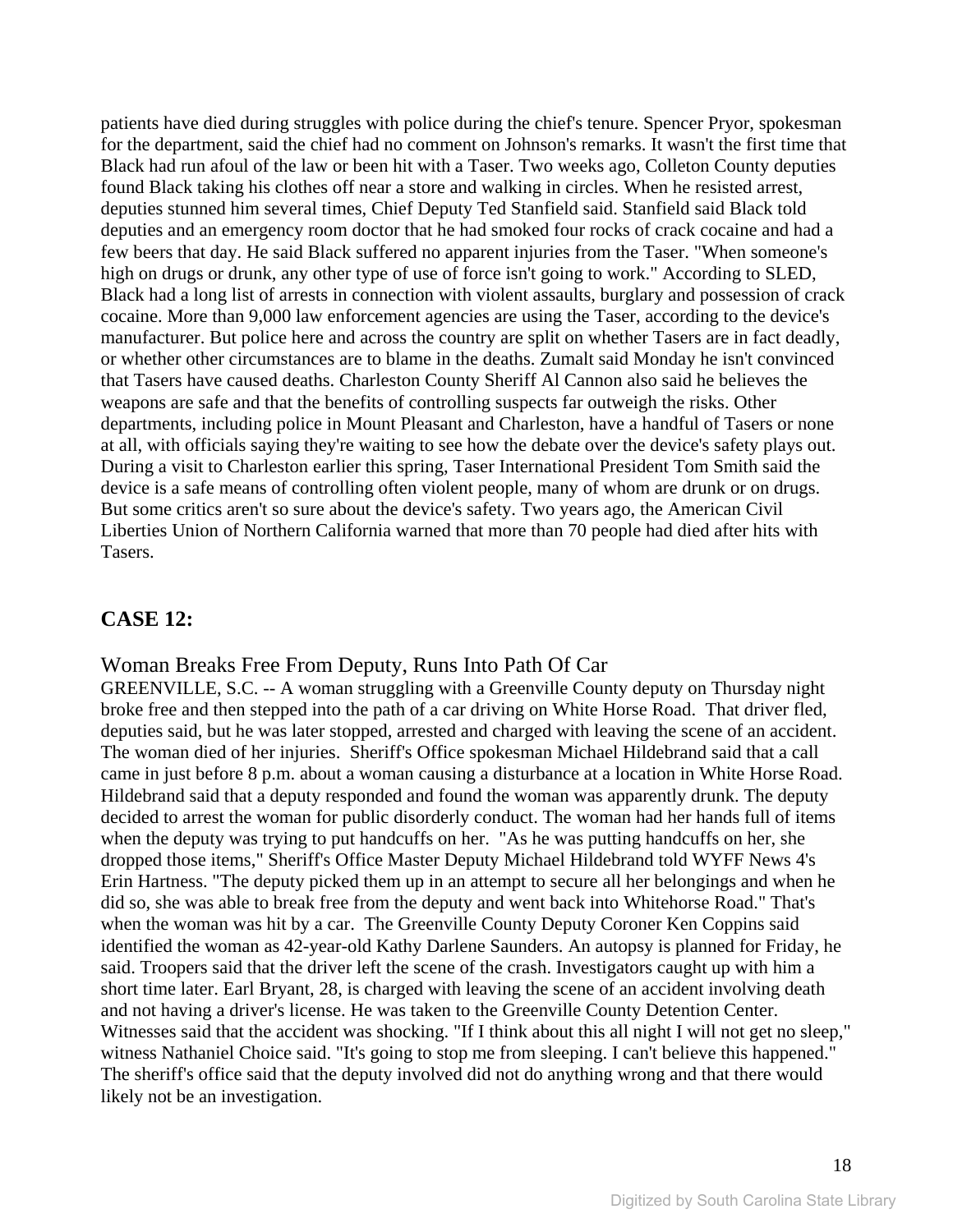## **CASE 13:**

#### Local man's death under investigation Augusta Star By KAREN DAILY

State and local officials are investigating the Thursday death of a North Augusta resident who struggled with North Augusta Public Safety officers and another man approximately a half-hour before he was pronounced dead at an Augusta hospital, officials say. The State Law Enforcement Division is investigating the circumstances surrounding the death of Alex Mills, 39, of Crystal Lake Drive, but a spokesperson with the state agency said the investigation is open and refused further comment. The cause and manner of Mills' death will not be released until the completion of a full autopsy report, which Aiken County Coroner Tim Carlton said is pending toxicology results. A police report indicates that Mills was using cocaine the Thursday of his death, but Carlton said only the toxicology results will definitively say one way or another. T. Lee Wetherington, North Augusta Public Safety Director, said his department is considering the death an in-custody fatality, and as a result, notified SLED to investigate. "We would rather err on the side of caution and investigate it as an in-custody death," he said. "He was already being restrained by a private party when we got there, and we took that over and put handcuffs on him. Shortly after that he went into distress." Wetherington further stated, however, that no action has been taken against any officers who responded to the man's home last week. "There is no apparent wrongdoing of any officer involved at this time," he said. "There is nothing even close to resembling wrongdoing." At 3:16 p.m. Thursday, the incident report states that a 19-year-old man living at the same Crystal Lake Drive address as Mills called Public Safety saying that the 39-year-old man had locked himself in the bathroom. Once there, police found a 5-feet 11-inch and 240-pound man sitting on top of Mills, who was face down at the edge of the street, the police incident report states. Mills was wearing only an unbuttoned shirt and was combative, the officer reported. Two Public Safety officers restrained Mills with handcuffs behind his back. Although the 39-year-old man was handcuffed, he was never under arrest, Wetherington said. "The subject later appeared to be in medical distress," the report states. The officers used an Automated External Defibrillator and began CPR. Mills was then transported by EMS to University ER. Aiken County EMS would not provide a copy of its report, stating it is a federal violation of patient privacy rights. Wetherington said the details of what happened from the time the officers put Mills in handcuffs and the time he went into medical distress are part of the SLED investigation. "We do have video, but it won't be released until after the completion of the investigation," he said. "Once SLED completes the investigation they will send their results to the Solicitor for any further review." According to incident reports filed with North Augusta Public Safety in the past, officers responded to the same address Wednesday, Nov. 1, after Mills reportedly locked himself in the bathroom. Public Safety forced entry into the bathroom, kicking in the door, the report states. "In speaking with the victim, he admitted to using marijuana and cocaine earlier," the Nov. 1 report states. The officer reporting the incident stated that he kicked the bathroom door in based on previous knowledge of a similar incident with Mills. In October 2004, Mills was being transported to the Aiken County detention center when he began complaining about pain in his chest. He told the officer he did not need medical attention, but at the detention center told another officer that he had chest pain and trouble breathing. He was evaluated at the hospital and released. He was transported back to the detention center, the report states. Mills was also arrested previously for failure to stop for blue lights and simple possession of marijuana in 2004. When contacted Monday, Mills' family did not wish to comment on the matter.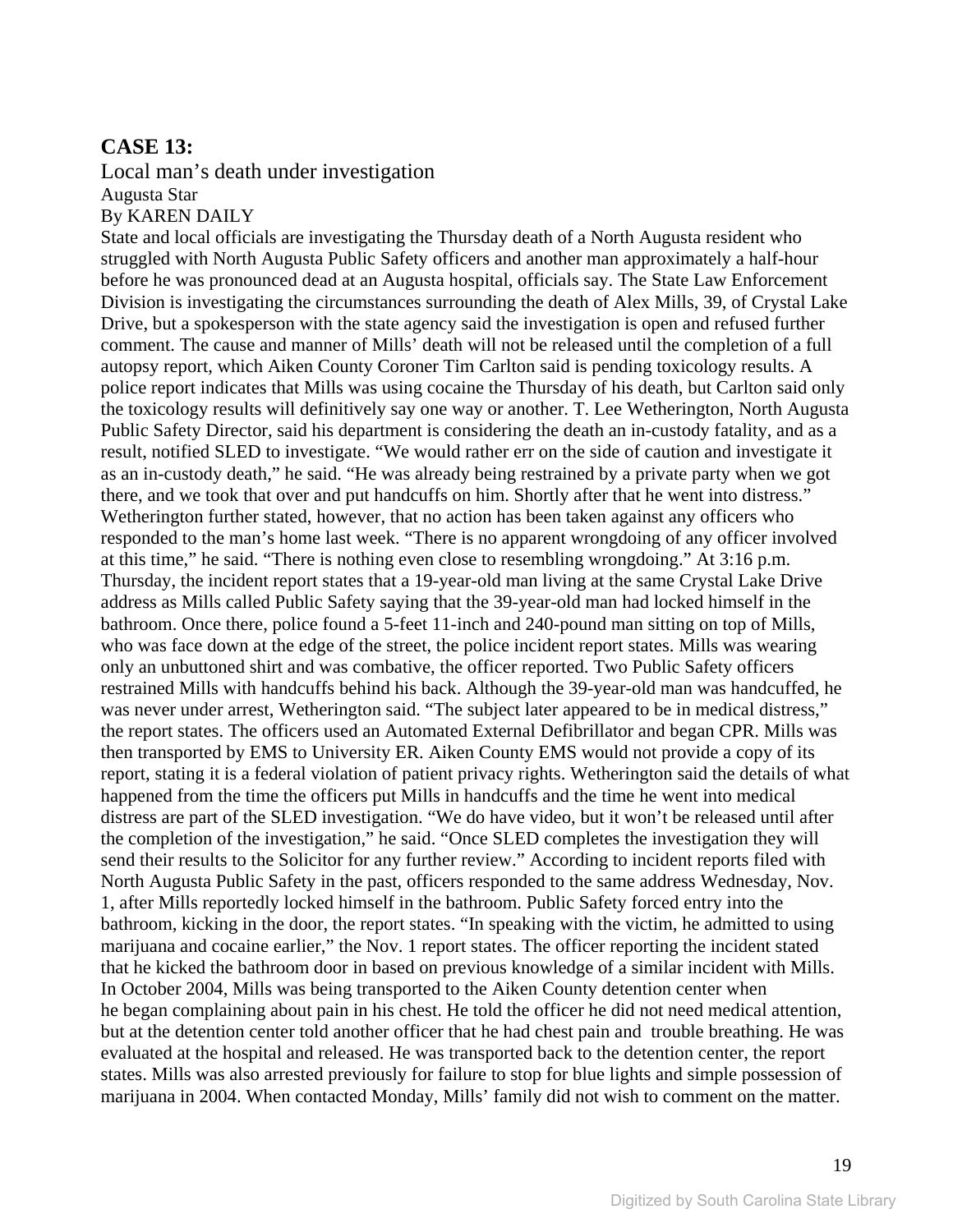http://209.85.165.104/search?q=cache:OXfdOYICiCgJ:www.northaugustastar.com/files/editions/11 1706.pdf+alex+mills+augusta+public+safety&hl=en&ct=clnk&cd=1&gl=us

## **CASE 14:**

Lowcountry man dies after police restrain him

Sunday, December 03, 2006

HILTON HEAD ISLAND, S.C. - Toxicology tests will be needed to determine why a man died shortly after police restrained him for jumping into car windows on a Beaufort County road, deputies say. Brendon Ashley Wallace, 38, collapsed right after deputies put him in restraints around 2:30 p.m. Tuesday, authorities said. Wallace was stopping cars on the road. "When people rolled down the window to see what he wanted, he'd dive in," said Greg O'Leary, who was in one of the cars Wallace stopped. O'Leary and another driver held Wallace, who was kicking and screaming, until police arrived. A deputy put restraints on Wallace and asked him his name. Wallace answered, then collapsed and died, authorities said. An autopsy found Wallace didn't suffer any major trauma, and the official cause of death won't be known until results of a toxicology test come back, sheriff's Capt. Bob Bromage said. The State Law Enforcement Division is investigating, but Sheriff P.J. Tanner said it appears his deputies followed proper procedure. O'Leary said he is still shaken by the incident. "I just said a prayer over his body," he said. "I was hoping he was in a good place. It's just very tragic." Information from: The Island Packet, [http://www.islandpacket.com](http://www.islandpacket.com/)

## **CASE 15:**

Probe clears deputy in fatal shooting

DATE: Friday, February 16, 2007

— Kelly Davis <http://www.thestate.com/>

A Lexington County sheriff's deputy acted appropriately in the fatal shooting of a man the deputy said initiated a gunfight in January, a SLED investigation has found. According to a release from the Sheriff's Department, Deputy James Kemfort returned fire in self-defense and to protect a fellow officer in the Jan. 23 incident, in which John Scott Tribble, 38, of Calks Ferry Road, was shot in the chest. The SLED investigation shows that Kemfort acted appropriately when he fatally shot John Scott Tribble, 38, who initiated the gunfight with Glover and Kemfort on January 23 at Tribble's home at 3906 Calks Ferry Road, Metts said. Tribble shot and wounded Glover, and Kemfort then returned fire with a shotgun in order to defend his life and Glover's life. Tribble continued to fire at Glover and Kemfort, while Kemfort returned fire. "These three officers did what they had to do on January 23. Training helped Deputy Kemfort prevail that day," Metts said. "This is why we push training for our officers. We live in a time of uncertainty. We never know what we will face as law enforcement officers." As a matter of policy, Metts presents the Medal of Valor in order to recognize officers who demonstrate exceptional heroism that is "clearly beyond the call of duty and involves great risk of injury or death and prevents the loss of life, serious injury or major property damage." "It was a pretty gut-wrenching day. I thank God that Joe is OK. I thank God that I was able to respond in the way that I did," Kemfort told fellow officers after receiving the Medal of Valor Award. "The training I received was critical. It prepared me to do what I needed to do." Jones arrived at the shooting scene as the first backup officer, Metts said. While Kemfort returned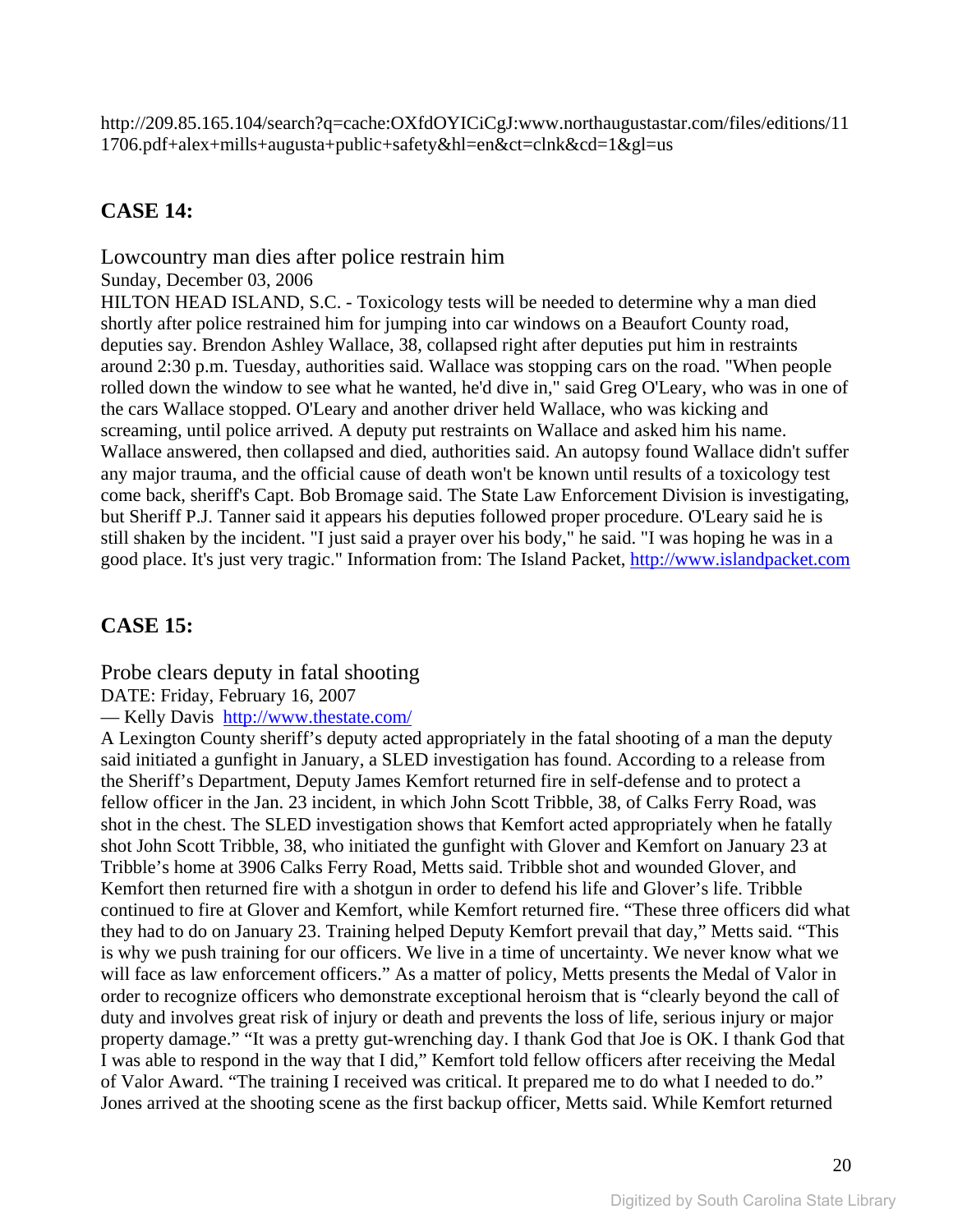fire at Tribble, Jones took Glover to a Lexington County Emergency Medical Services ambulance, which transported Glover to Lexington Medical Center for medical treatment. After he took Glover to safety, Jones returned to the shooting scene to assist Kemfort. <http://www.lex-co.com/sheriff/media.aspx?mid=405>

#### Lexington County Sheriff's Department Website

Wednesday, January 24, 2007

1:45 p.m. (For immediate release)

#### SHOOTING INVESTIGATION

The South Carolina Law Enforcement Division and Lexington County Coroner's Office are investigating the death of a man who was found deceased at about 8:30 p.m. on Tuesday, Jan. 23 inside his home after the man initiated a gunfight with two deputies who had responded to a call about a domestic dispute at the home on Calks Ferry Road in the Fairview community. The man wounded one deputy, and the second deputy returned fire with a shotgun in order to defend his life and the life of his fellow officer. Lexington County Sheriff James R. Metts asked SLED on Tuesday to investigate the shooting incident because deputies were involved. That is Metts' standard protocol in such cases. Lexington County Coroner Harry O. Harman ordered an autopsy to be performed on Wednesday, January 24 to determine the cause and manner of the death of John Scott Tribble, 38, of 3906 Calks Ferry Road. Harman said preliminary autopsy results show that Tribble died as a result of one gunshot wound in his chest. The fatal shot was fired from a shotgun. At about 3:39 p.m. on Tuesday, the Lexington County Communications Center received a call about a domestic dispute at Tribble's home that involved Tribble and his mother, Metts said. Tribble and his mother argued about household chores that Tribble did not perform. Tribble had lived with his mother since at least September 2006. Three Lexington County Sheriff's Department deputies initially responded to the call, Metts said. The deputies thought that they had controlled the situation by removing Tribble and his mother from the home and separating Tribble and his mother. One deputy left the home, leaving two deputies at the residence. Tribble returned inside the home in order to retrieve personal belongings that he would need after he agreed to leave home temporarily, Metts said. Deputy Joseph Glover went inside the home to check on Tribble, and Tribble immediately started firing shots from a handgun at Glover at about 4:41 p.m. on Tuesday. Glover was wounded when a gunshot grazed the right side of his head by his right eye, Metts said. Glover retreated from the home while Tribble continued to fire shots at Glover. Deputy James Kemfort heard the gunshots being fired at Glover, went to Glover's aid as Glover retreated from the home and helped Glover get to Glover's patrol car, where the two deputies sought cover to protect themselves from continuing gunfire from Tribble, Metts said. Kemfort retrieved a shotgun from a patrol car and returned fire at Tribble. SLED is investigating the circumstances of the gunfight between Tribble and deputies. During the gunfight, Tribble remained inside the home, firing shots from the front door, Metts said. Deputies made repeated, unsuccessful efforts to make visual contact with Tribble and to contact Tribble by telephone. Metts called out the Lexington County Sheriff's Department Special Weapons and Tactics Team (SWAT) to respond to the incident. Members of the team surrounded the home, and they later made visual contact with Tribble, who was lying on the floor near the home's front door and appeared to be unconscious. Metts ordered SWAT officers to enter the home in order to check on Tribble's condition. Lexington County Emergency Medical Services personnel examined Tribble and determined at about 8:30 p.m. on Tuesday that Tribble was deceased. Glover was taken by ambulance to Lexington Medical Center, where Glover received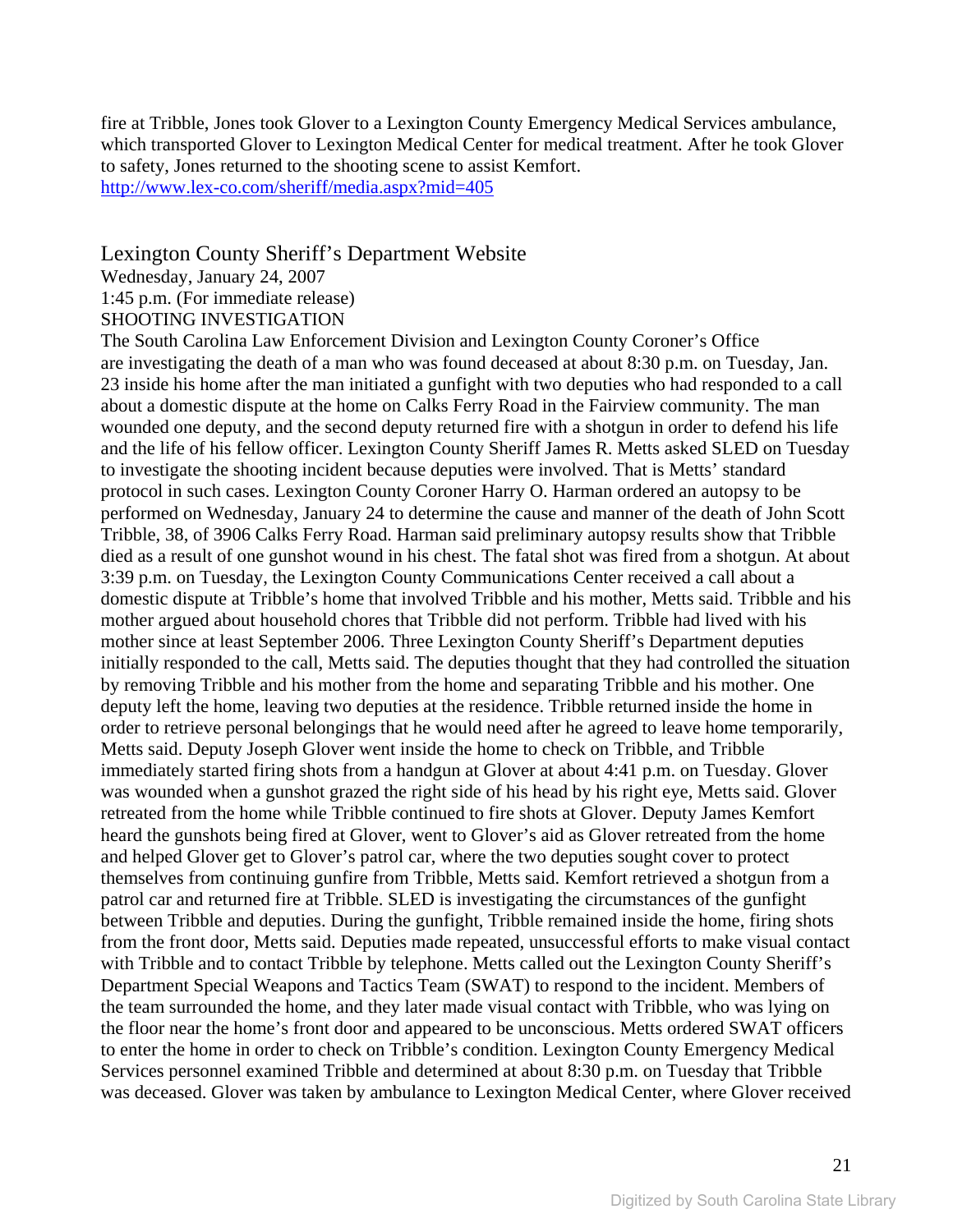medical treatment and was released on Tuesday night, Metts said. Glover requires additional medical examination for his injuries and has not returned to duty with the Sheriff's Department. Glover, 36, has worked for the Sheriff's Department since October 17, 2005. Metts placed Kemfort, 33, on administrative leave with pay until SLED completes its investigation of the shooting incident. That is the sheriff's standard protocol in such situations. Kemfort has worked for the Sheriff's Department since November 6, 2006.

http://209.85.165.104/search?q=cache:fFuaBDe9Yr8J:www.lex-

co.com/SHERIFF/press/Releases/pdf/07-01-

023%2520Shooting%2520Investigation.pdf+john+tribble+lexington+sc&hl=en&ct=clnk&cd=1&gl  $=$ us

## **CASE 16:**

Spartanburg County deputy, suspect die in shootout Posted on Wed, Feb. 28, 2007 Associated Press WELLFORD, S.C. (AP) - A Spartanburg County sheriff's deputy and a suspect he was chasing have

died in a shootout following a traffic stop. The shooting occurred shortly after about 10 o'clock last night near Interstate 85 and state Highway 129 in the Wellford area. Sheriff Chuck Wright says this morning that 39-year-old Deputy Kevin Carper died at the scene from a single gunshot wound to the chest. Wright says Terry Lee Brooks of Inman fired at Carper, who returned fire. The sheriff says Brooks was shot three times and died at Spartanburg Regional Medical Center. The sheriff says Carper had been with the sheriff's department for 12 years. Wright says chaplains have been called in to help deputies and other officers involved. The State Law Enforcement Division is investigating.

#### DATE: Wednesday, February 28, 2007

A Spartanburg County sheriff's deputy was shot and killed while making a traffic stop near Highway 129 near Wellford Tuesday night. Deputy Kevin Carper, 39, died as a result of a single gunshot wound to the chest, according to the Spartanburg County Coroner's Office. Carper was a 10-year veteran of the Sheriff's Office. He is survived by a wife and three daughters. The man Carper stopped Tuesday night, Terry Lee Brooks, died as a result of multiple gunshot wounds. Carper's killing is the first of an on-duty officer in Spartanburg County since June 9, 1967, according to the S.C. Department of Public Safety. Chief Cletus J. Wall of the Chesnee Police Department was shot while making an arrest. At least nine officers have been killed in the line of duty in Spartanburg County since 1925, according to the state Public Safety Department. The incident occurred shortly before 10 p.m. in the Wellford area, near the intersection of Highway 129 and I-85. Carper stopped a vehicle on Highway 129, and the car, with a man and woman inside, pulled into the Midway Trailer Park. According to deputies, Brooks got out of the car and fled on foot. Sheriff Chuck Wright said that Carper and another officer pursued Brooks, a struggle ensued and Carper was shot once under his bulletproof vest. Brooks, 48, of 5 Davis Court, Inman, was shot three times, Wright said. Wright said the woman in the car has been taken into custody. Carper had been involved in two shooting incidents during his tenure with the Sheriff's Office. In 2004, he shot and killed John Joseph Harris, on the county's Most Wanted List at the time, after a chase. Carper said Harris pointed a gun at him after ditching a stolen van as Carper approached him on foot. In